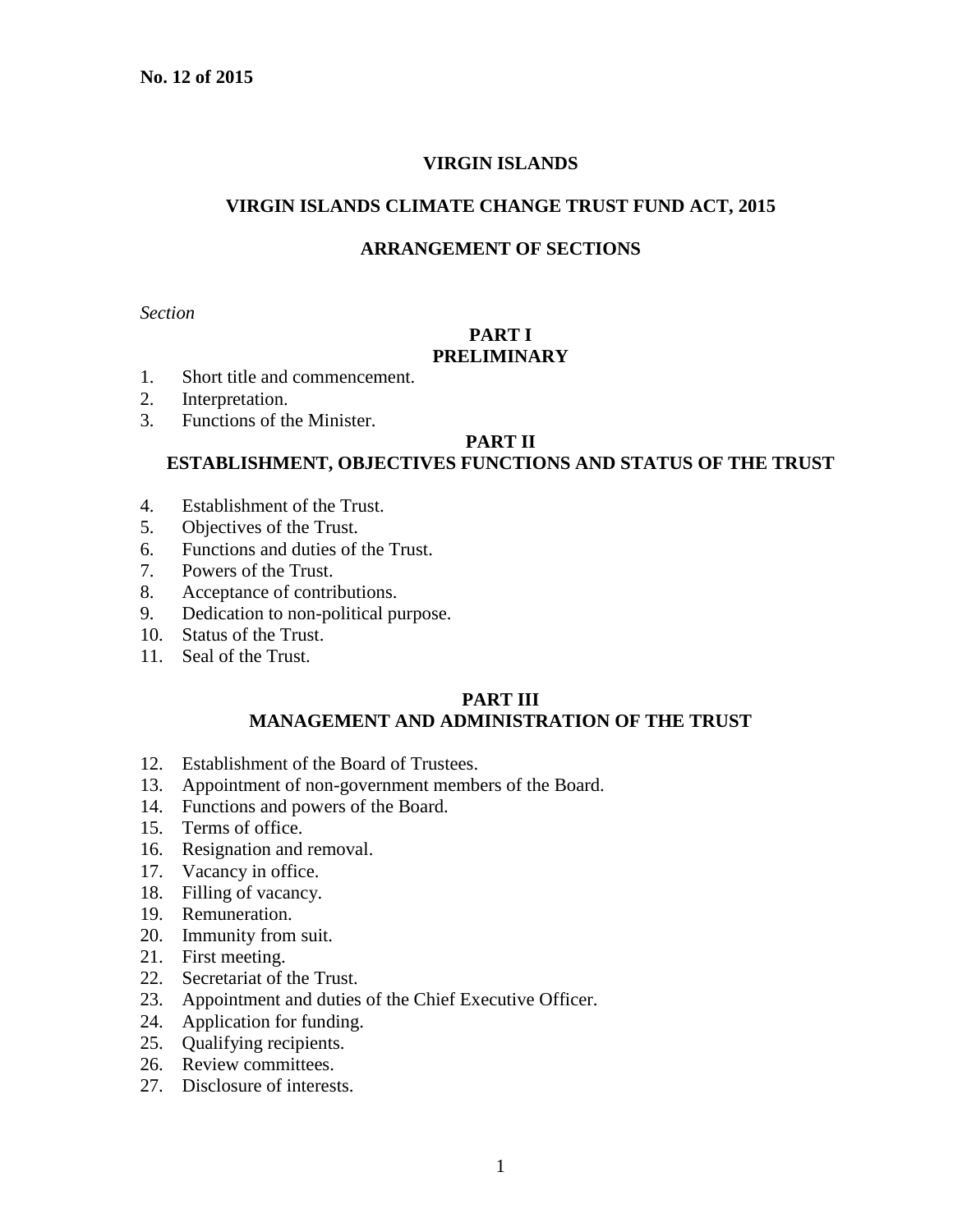#### **PART IV OPERATIONS OF THE TRUST**

- 28. Trust to conduct activities in accordance with business plan.
- 29. Consideration of business plan.
- 30. Amendment of plan.
- 31. New plan to be prepared at certain intervals.

# **PART V FINANCIAL MATTERS OF THE TRUST**

- 32. Establishment of the Trust Fund.
- 33. Funds and resources of the Trust.
- 34. Financial year.
- 35. Use of Trust monies.
- 36. Procedures with respect to disbursement of funds.
- 37. Investment of Trust monies.
- 38. Borrowing funds.
- 39. Trust to establish accounts.
- 40. Asset management.
- 41. Accounts and audit.
- 42. Annual budget.
- 43. Limits on administrative expenses.
- 44. Recovery of money by Trust.

# **PART VI**

# **MISCELLANEOUS**

- 45. Annual Report.
- 46. Dissolution of the Trust.
- 47. Review of Act.
- 48. Power to amend schedules.
- 49. Regulations.

SCHEDULE 1

SCHEDULE 2

SCHEDULE 3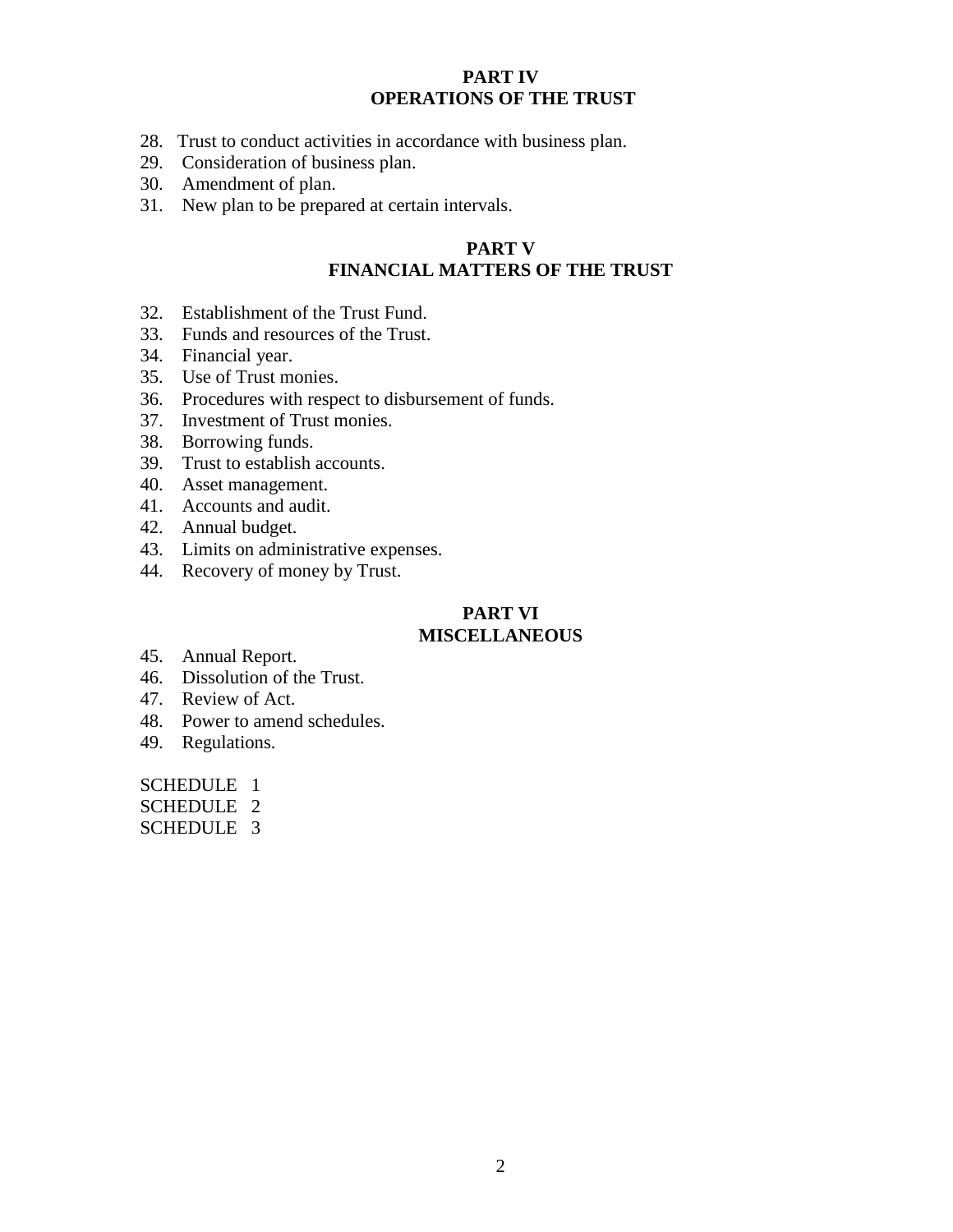#### **I ASSENT**

**(Sgd.) John S. Duncan, OBE, Governor. 15th May, 2015**

#### **VIRGIN ISLANDS**

#### **No. 12 of 2015**

An Act to provide for the establishment and management of the Virgin Islands Climate Change Trust Fund and for other connected matters.

[Gazetted  $22<sup>nd</sup>$  May, 2015]

ENACTED by the Legislature of the Virgin Islands as follows:

## **PART I PRELIMINARY**

**1.** This Act may be cited as the Virgin Islands Climate Change Trust Fund Act, 2015 and shall come into force on a date the Minister may, by Notice published in the *Gazette* appoint. Short title and commencement.

**2.** (1) In this Act, unless the context otherwise requires, Interpretation.

> "administrative expenses" means Secretariat staff salaries, legal and audit fees and other expenses, including costs related to the operations of the Trust, as approved by the Board;

"Asset Manager" means the person appointed pursuant to section 40;

- "biodiversity" means the variability among living organisms from all sources, including terrestrial, marine and other aquatic ecosystems and the ecological complexes of which they are part, and includes diversity within species and between species and of ecosystems;
- "Board" means the Board of Trustees of the Trust appointed under section 12;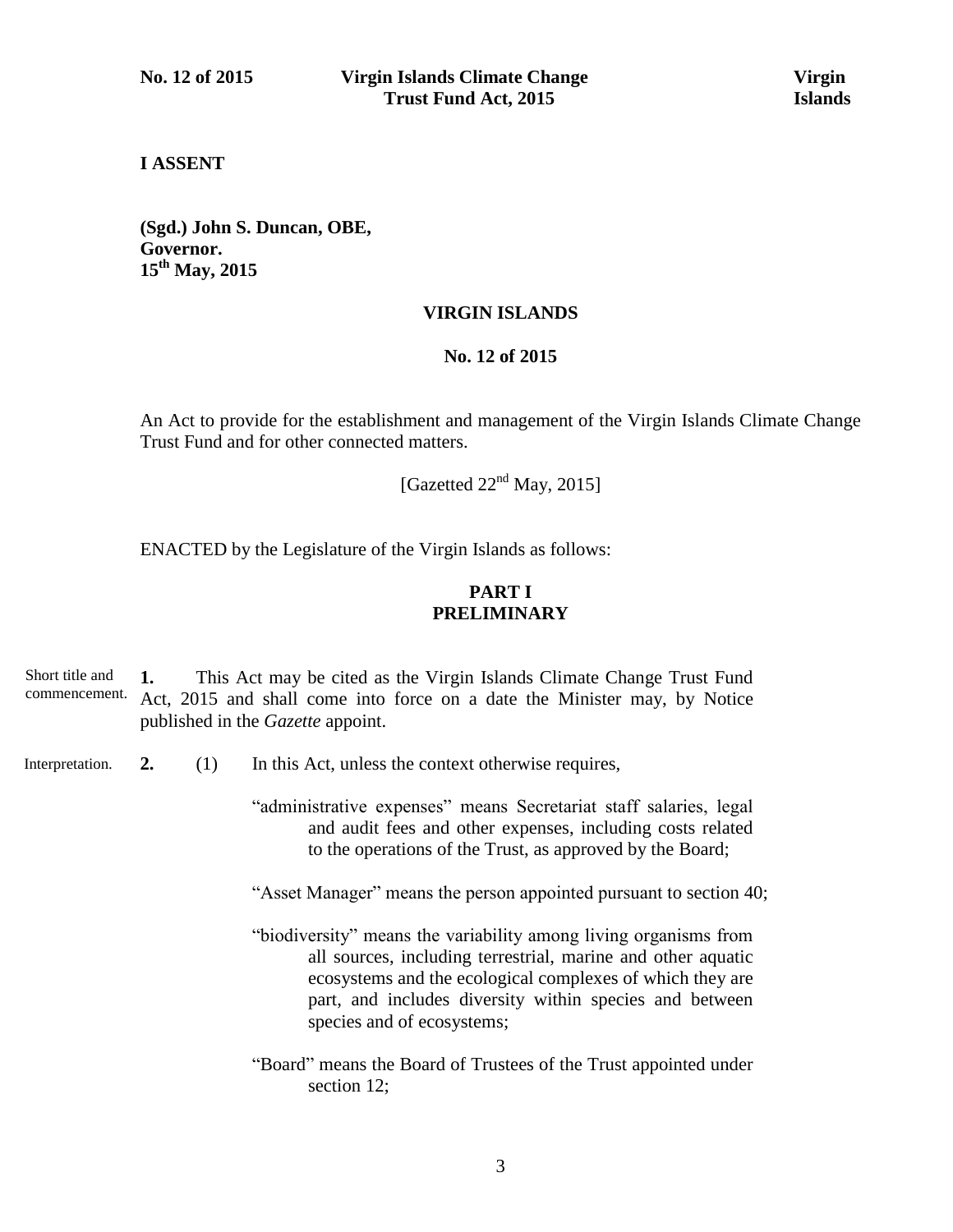- "Chairperson" means a person appointed by the Minister to chair meetings of the Board and includes a person who temporarily acts in that capacity;
- "climate change" means a change of climate which is attributed directly or indirectly to human activity that alters the composition of the global atmosphere and which is in addition to natural climate variability observed over comparable time periods;
- "climate change adaptation" means any adjustment in natural or human systems in response to actual or expected climatic stimuli or their effects, which moderates harm or exploits beneficial opportunities, and includes various types of adaptation, including anticipatory and reactive adaptation, private and public adaptation, autonomous and planned adaptation, and disaster risk reduction measures;
- "Climate Change Committee" means the Committee established by the Cabinet on the recommendation of the Minister;
- "climate change mitigation" includes any anthropogenic intervention that can either reduce the sources of greenhouse gas emissions or enhance carbon sinks;
- "Convention" means the United Nations Framework Convention on Climate Change concluded on the 9<sup>th</sup> of May, 1992;
- "ecosystem" means a dynamic complex of plant, animal and micro-organism communities and their non-living environment, interacting as a functional unit;
- "entity ordinarily resident in the Territory" means any agency or organisation, including Government and its agencies, private enterprise, registered associations, academia or non-governmental organisation, that carries out its principal business operations in the Territory;
- "greenhouse gas" means atmospheric gases responsible for causing climate change, such as carbon dioxide (CO2), methane (CH4); nitrous oxide (N2O); hydrofluorocarbons (HFCs), perfluorocarbons (PFCs) and sulphur hexafluoride (SF6);
- "incremental costs of addressing climate change" means the full incremental costs of implementing measures that are covered by paragraph 1 of Article 4 of the Convention;
- "low-carbon, climate-resilient development" means social, environmental and economic development that has a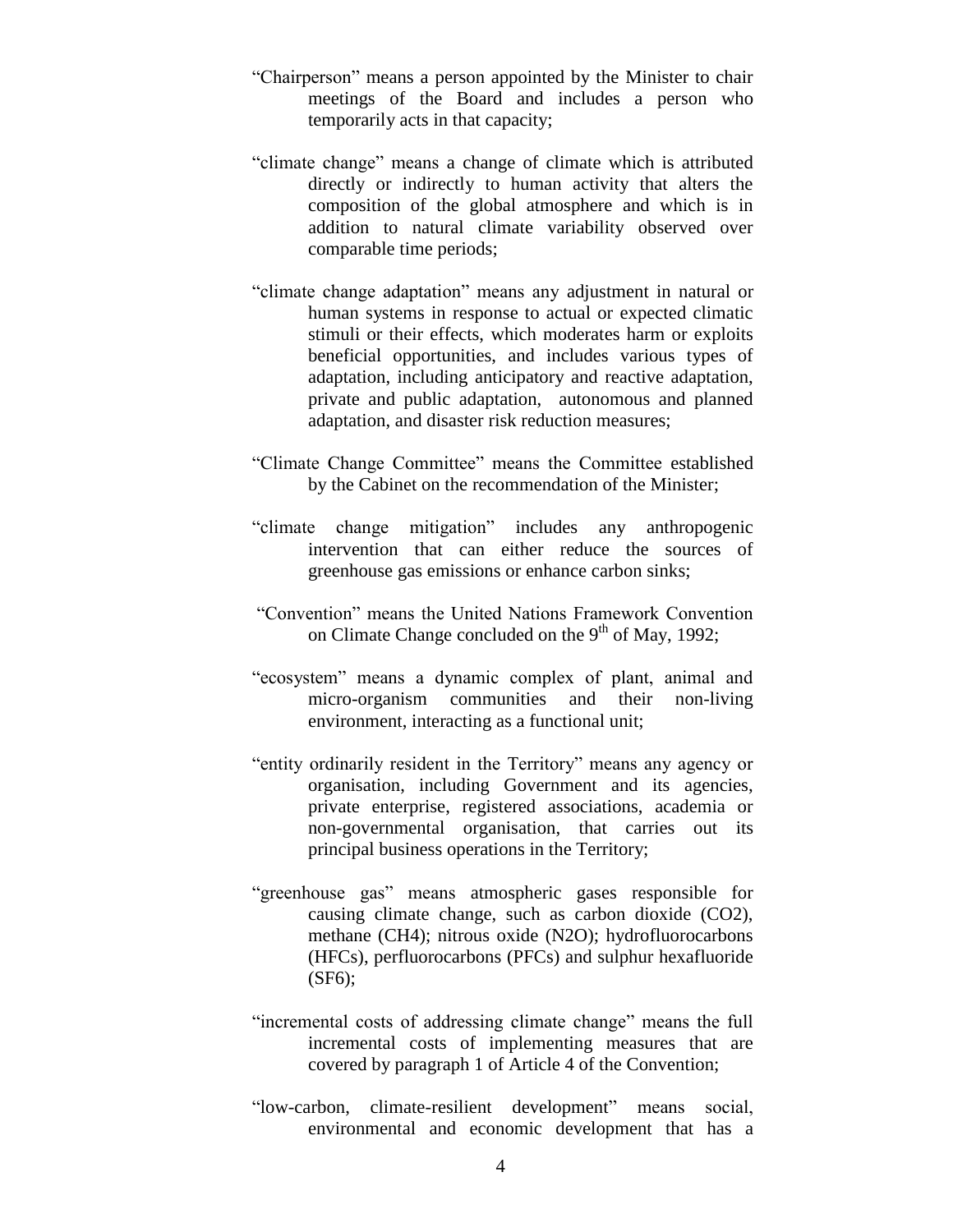|                                  | minimal output of greenhouse gas (GHG) emissions into<br>the environment while implementing appropriate climate<br>change adaptation measures to address risks from climate<br>change;                            |
|----------------------------------|-------------------------------------------------------------------------------------------------------------------------------------------------------------------------------------------------------------------|
|                                  | "Minister" means the Minister to whom responsibility for climate<br>change is assigned;                                                                                                                           |
| <b>U.K.S.I 2007</b><br>No.1678   | "persons who belong to the Virgin Islands" has the same meaning<br>as provided in Section 2 (2) of the Virgin Islands<br>Constitution Order, 2007;                                                                |
|                                  | "Secretariat" means the Secretariat of the Trust established under<br>section 22;                                                                                                                                 |
|                                  | "Trust" means the Virgin Islands Climate Change Trust Fund<br>established under section 4;                                                                                                                        |
|                                  | "Virgin Islands Climate Change Adaptation Policy" or "the<br>Policy" means the Virgin Islands Climate Change<br>Adaptation Policy: Achieving Low Carbon,<br>Climate<br>Resilient Development approved by Cabinet; |
|                                  | "vulnerable groups, communities and sectors" means any target<br>group of individuals or businesses recognised as at risk<br>from the impacts of climate change.                                                  |
| Functions<br>of the<br>Minister. | 3.<br>(1) The Minister shall be responsible for reviewing and further developing<br>the Virgin Islands Climate Change Adaptation Policy consistent with the<br>purposes of this Act.                              |
|                                  | (2) In the exercise of his or her functions under this Act the Minister shall                                                                                                                                     |

(2) In the exercise of his or her functions under this Act, the Minister shall consult with the Climate Change Committee.

## **PART II ESTABLISHMENT, OBJECTIVES, FUNCTIONS AND STATUS OF THE TRUST**

Establishment of the Trust.

**4.** (1) There is established by this Act a body to be known as the Virgin Islands Climate Change Trust Fund.

(2) The Trust shall be a body corporate with perpetual succession and a common seal, capable of entering into contracts, acquiring, holding and disposing of real and personal property, of suing and being sued and of doing and performing such acts as a body corporate may legally perform.

**5.** The Trust shall Objectives of the Trust.

> (a) seek to facilitate a link between domestic and international climate change finance sources with national climate change investment strategies;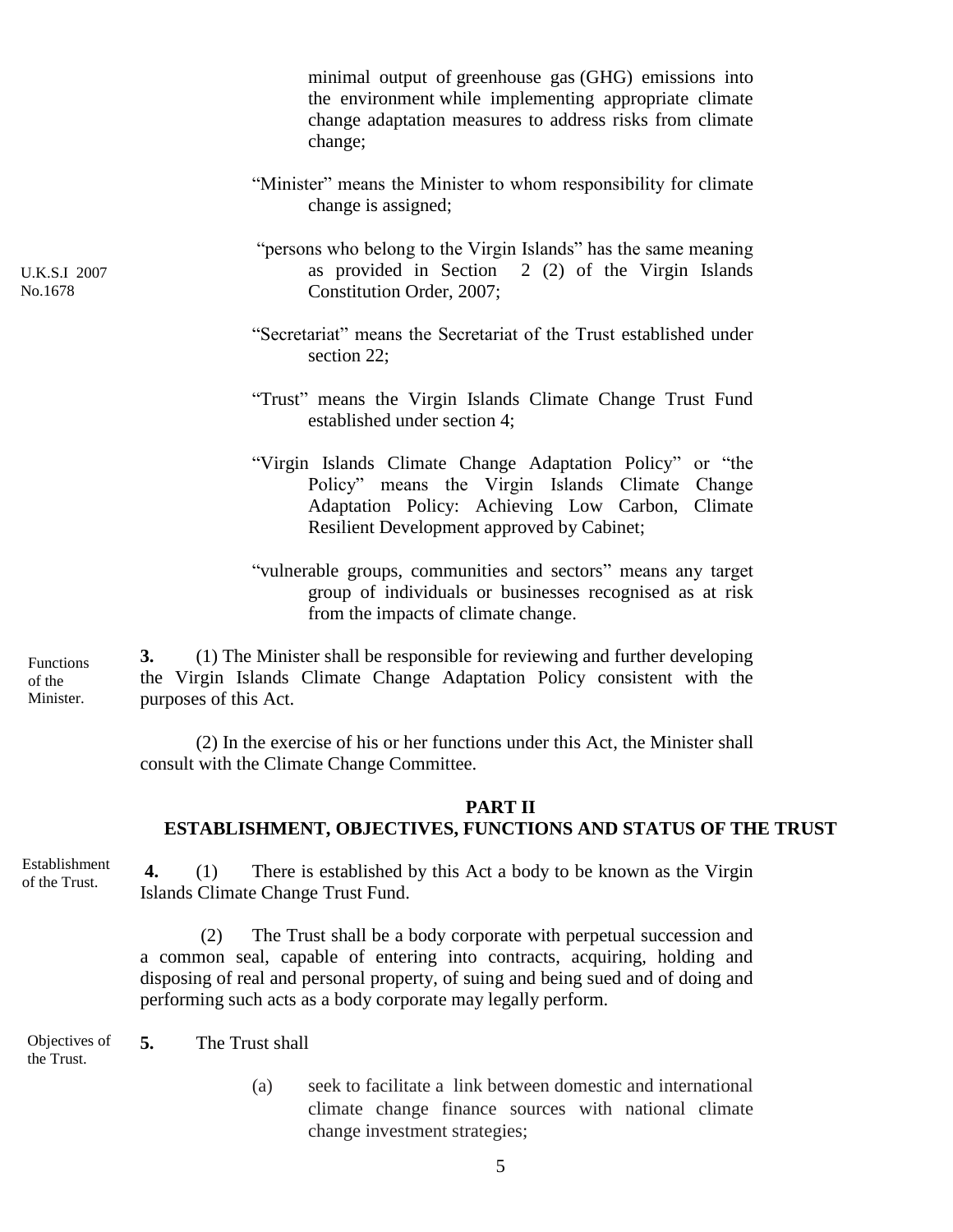- (b) serve as a catalyst to attract investments to implement a range of priority climate change adaptation and mitigation projects and programmes in the Virgin Islands; and
- (c) serve as the National Implementing Entity for the Virgin Islands, being the official organisation designated on behalf of the Territory under the Convention to receive direct financing from any external source in order to carry out climate change adaptation and climate change mitigation projects and programmes in the Virgin Islands.
- **6.** (1) The functions of the Trust are
	- (a) to establish and administer the governance, fiduciary management and administrative arrangements to finance the activities of the Trust;

(b) set annual funding priorities informed by any Strategy and Implementation Plan under the Policy;

Functions and duties of the Trust.

- (c) to finance innovative climate change initiatives;
- (d) to support capacity building, education, research and studies related to the incremental costs of climate change;
- (e) to raise public knowledge, appreciation and understanding of climate change impacts affecting the Territory;
- (f) to support measures related to disaster risk reduction and response to natural disasters associated with climate change;
- (g) to support actions to build ecosystem resilience to the impacts of climate change;
- (h) to provide support to reduce the vulnerability of the most vulnerable groups, communities and sectors which may be impacted by climate change;
- (i) to provide financial support, during periods of disaster response and recovery and rehabilitation, for disaster relief to vulnerable groups, communities and sectors when the Trust considers it appropriate to do so;
- (j) to utilise its funds to support both climate change adaptation and climate change mitigation projects and programmes with a focus on supporting priority adaptation actions across the relevant sectors, within the scope of

6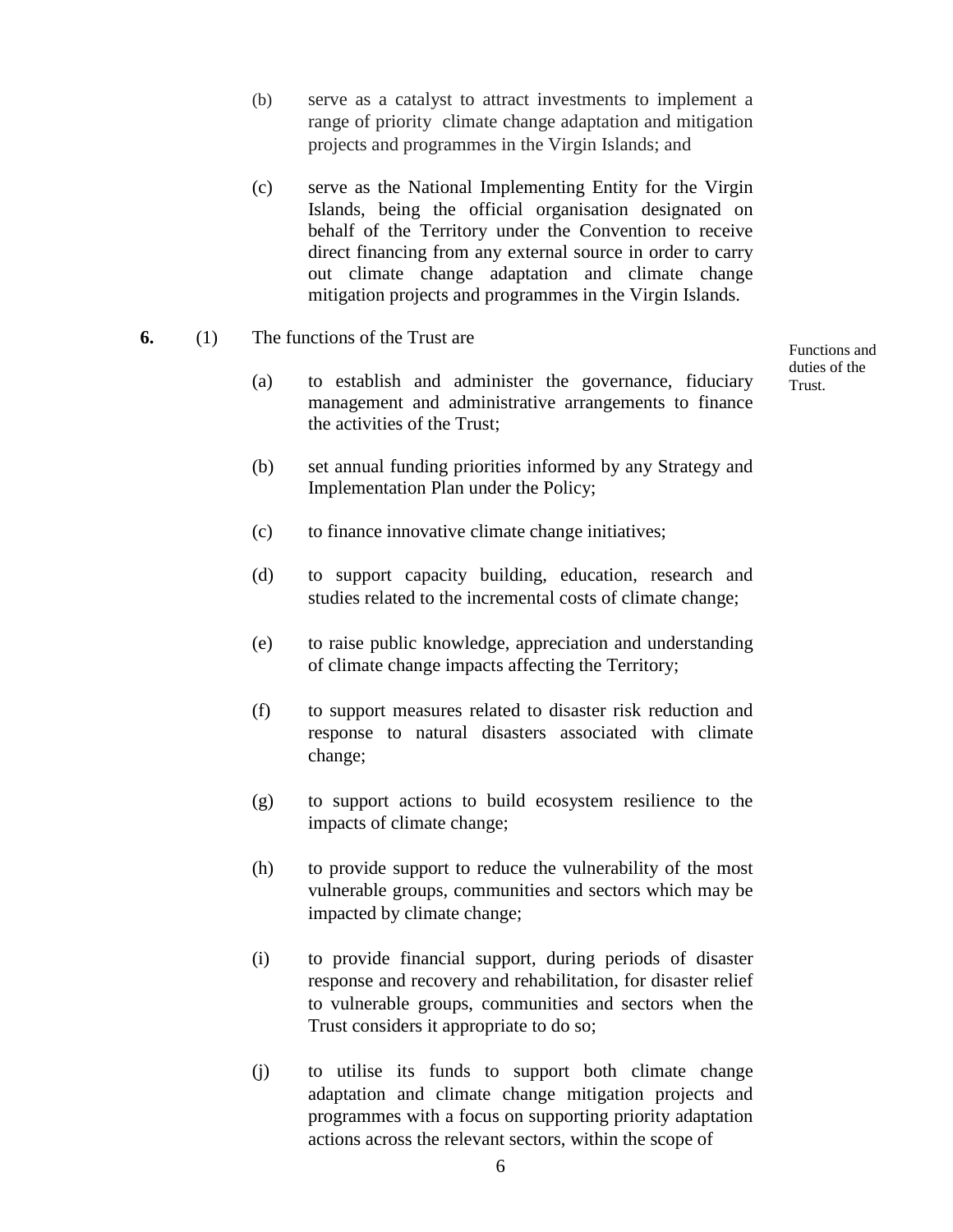- (i) enhancing the resilience and natural adaptive capacity of the Territory's natural resources including terrestrial ecosystems, coastal and marine ecosystems, fisheries resources and biodiversity, to climate change impacts;
- (ii) assisting the fisheries sector in adapting to the impacts of climate change by encouraging sustainable fisheries practices, and training and investing in new technologies in sustainable fisheries management;
- (iii) strengthening food security by expanding local agricultural production and increasing its resilience to climate change and climate change induced hazards;
- (iv) creating and maintaining a sustainably managed, diverse, low carbon and environmentally responsible tourism industry that is more resilient to climate fluctuations, disaster events and market changes;
- (v) minimising the vulnerability of existing and new critical infrastructure and settlements to climate change impacts;
- (vi) encouraging wide and adequate insurance coverage for natural hazard events throughout the Territory and ensure adequate resources to recover from natural disasters exacerbated by climate change including but not limited to hurricanes, storm surges and floods;
- (vii) enhancing the capacity of the health care sector and the public to deal with climate change related health impacts;
- (viii) promoting water conservation and efficiency, and enhancing the capacity of the water supply system to handle drought and severe weather events;
- (ix) increasing the resilience of the Territory to heavy rain and flood events;
- (x) promoting energy conservation and efficiency, and encouraging use of renewable energy to reduce the national energy bill and carbon emissions while increasing energy security.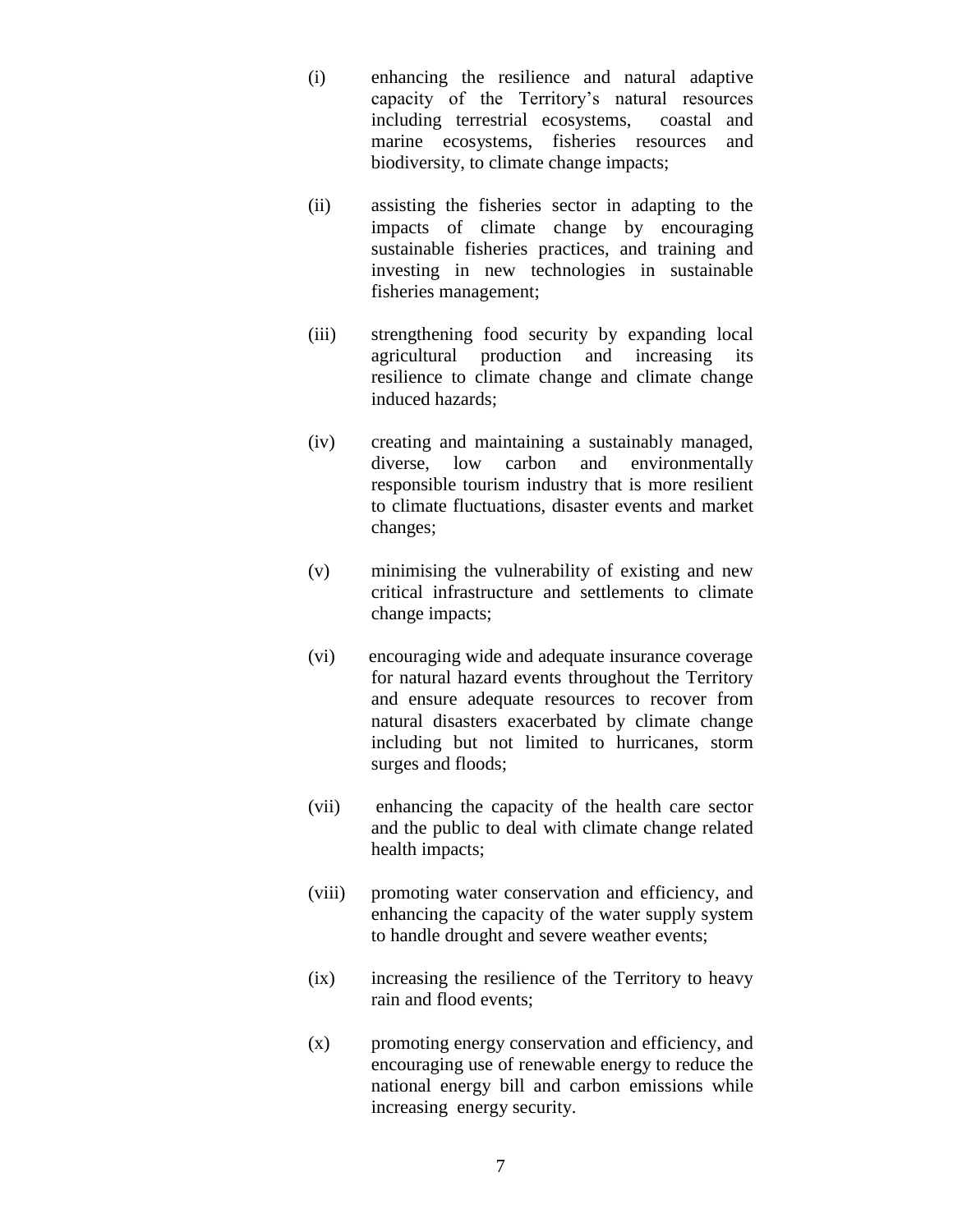(k) to do or cause to be done such other things as the Trust consider expedient or necessary in carrying out the purpose of this Act.

(2) In carrying out its functions the Trust shall act in accordance with the policies of the government designed to manage, protect, enhance and conserve the environment from the effects of climate change.

(3) The Board may from time to time receive inputs from the Climate Change Committee on any emergent priorities.

(4) The Trust shall, in furtherance of its functions discharge the following duties:

- (a) raise funds, from domestic and international sources;
- (b) negotiate, enter into, monitor and enforce compliance with international and domestic funding agreements;
- (c) administer, disburse and monitor the use of such funds as are appropriate to its activities and ensure that the most beneficial use is made of such funds;
- (d) ensure that all entities ordinarily resident in the Territory have equal access to funding, with special consideration being given to vulnerable groups, communities and sectors, in addition to non-governmental organisations and community-based organisations;
- (e) maintain complete financial records of all financial transactions of the Trust;
- (f) maintain a complete record and account of all activities of the Trust and provide to the public, free access to information concerning the work of the Trust, except where the Trust may determine that it is necessary to impose a fee for access to specified information.

**7.** The Trust shall Powers of the Trust.

- (a) invest money of the Trust not immediately required for the furtherance of its objectives in the same way as trustees may invest trust funds in securities within the scope of investments authorised under the Trustees Ordinance 1961;
- (b) pay all or any part of its Funds into a deposit or savings account of a bank carrying on business in the Territory, with all interest if any, payable in respect thereof applied as income;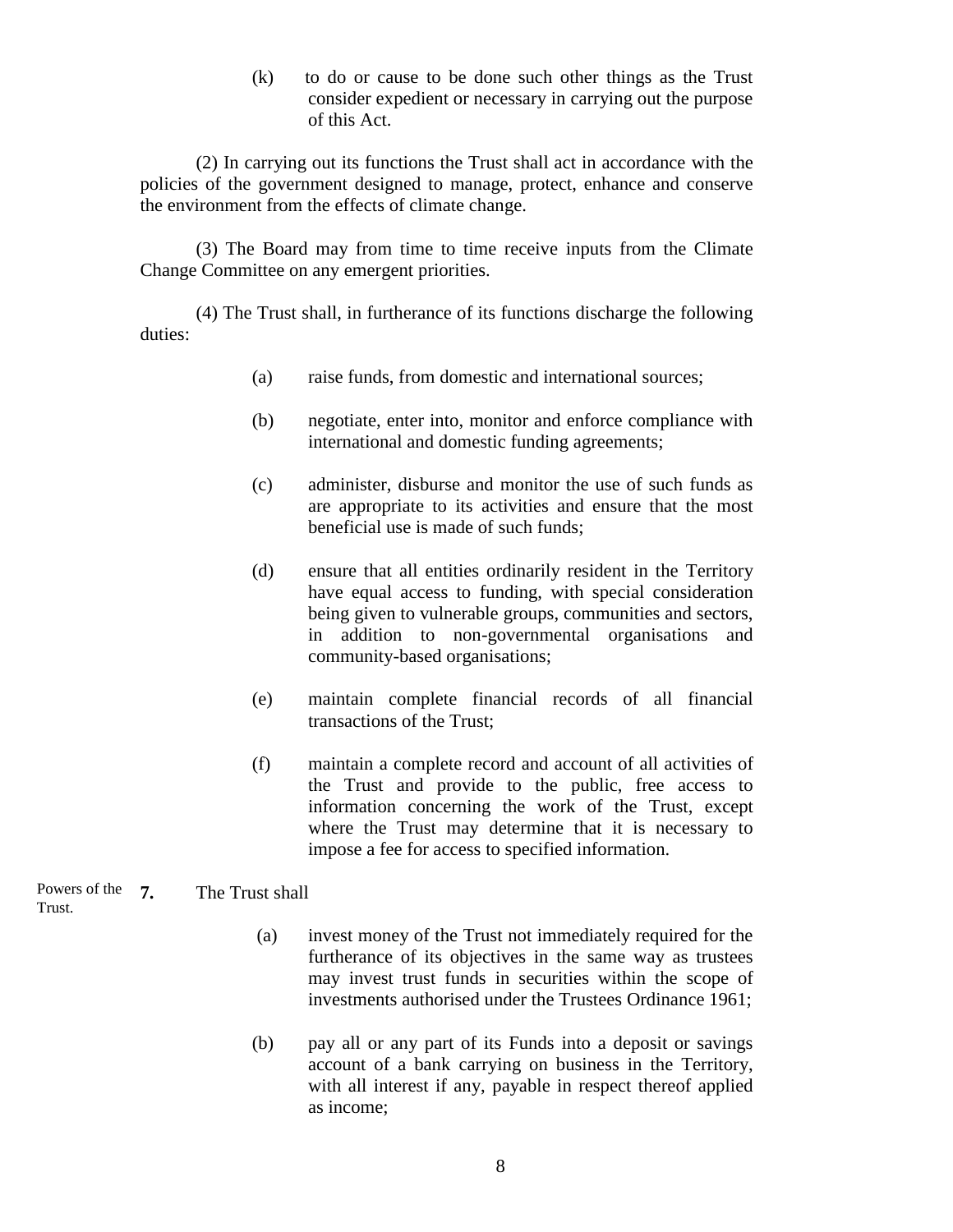- (c) borrow from time to time from a bank on the security of its investment to an amount not exceeding in the aggregate the sum estimated to be the total of its investments and the income therefrom;
- (d) act as trustee of money or other property vested in the Trust;
- (e) use money of the Trust to further the objects of the Trust or to meet the Trust's commitments under any agreement to which the Trust is a party;
- (f) make and enter into contracts or other arrangements for the carrying out of works, the performance of services or the supply of goods or materials;
- (g) engage in strategic planning for the Trust;
- (h) approve all procedures for grants and other funding requests supported by the Trust;
- (i) review and approve requests for grants and other funding activities supported by the Trust in accordance with the provisions of this Act;
- (j) decide on issues concerning the employment conditions of the Secretariat and staff of the Trust, including but not limited to their hiring, functions, terms of employment and dismissal, their supervision, performance review, and benefits to be paid;
- (k) approve, periodically review and modify as necessary, the operational manual and annual work plan for the Trust;
- (l) authorise the opening of bank accounts for the Trust;
- (m) contract a suitable asset manager, investment consultant, custodian, registered agent or any other professional service provider that is engaged in the interest of sound operation of the Trust;
- (n) control the use of funds of the Trust;
- (o) appoint or replace an independent outside auditor for the Trust.

**8.** (1) The Trust may accept donations from lawful sources subject to such conditions as may be imposed by the donor if doing so would not Acceptance of

- contributions.
- (a) cause the Trust to violate any provision of this Act; and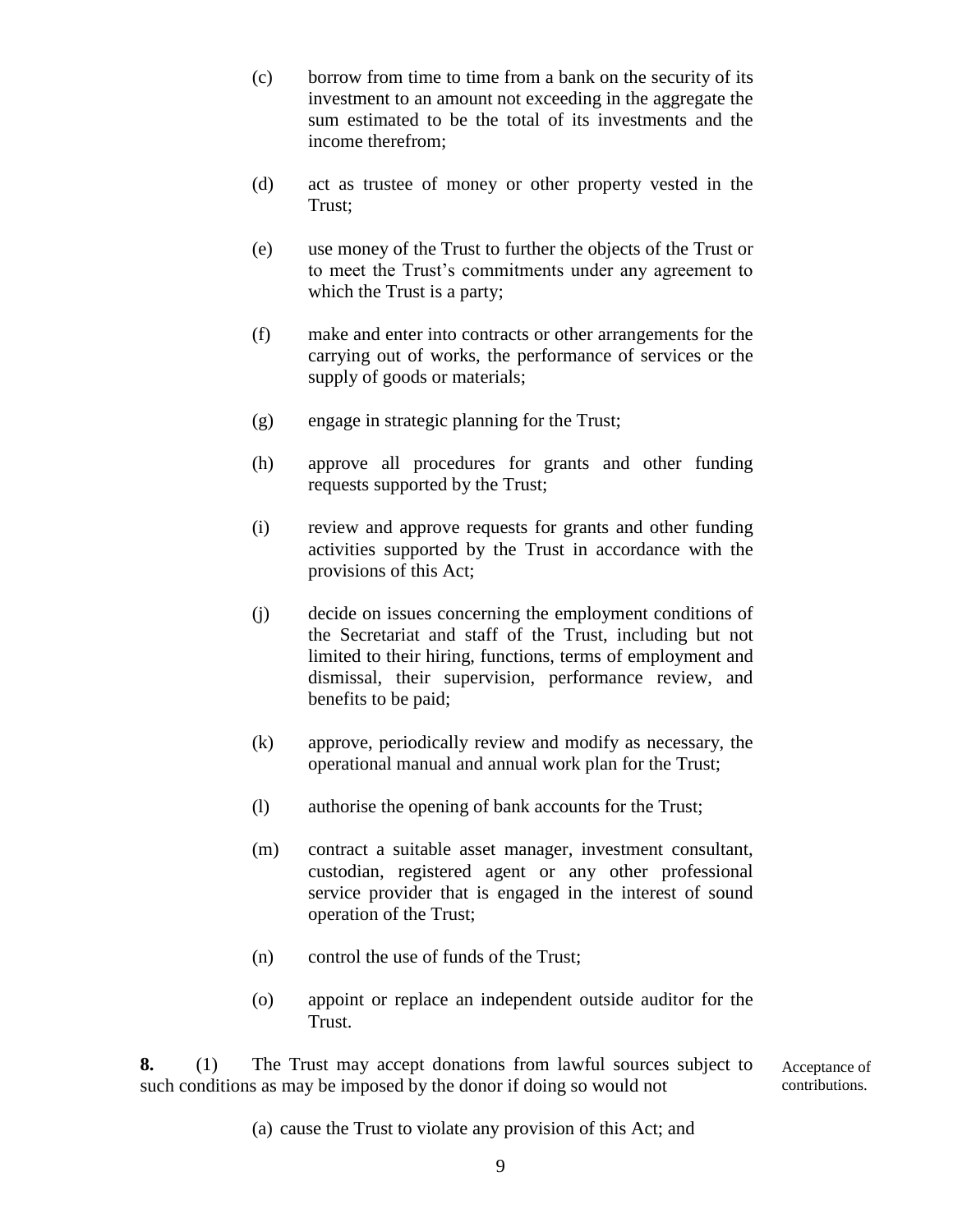(b) be reasonably expected to impair the Trust's ability to achieve its purpose.

> Dedication to nonpolitical purpose.

> > Seal of the Trust.

(2) Contributions to the Trust designated for specific projects or made subject to specific conditions shall be preserved and utilised solely for the designated purpose.

**9.** (1) Notwithstanding any other provision of this Act, the Trust shall not engage in any activities or exercise any powers that are not in furtherance of its purpose.

(2) The Trust shall not attempt to influence legislation other than in a manner consistent with its purpose.

(3) The Trust shall not participate or intervene in any political campaign on behalf of or in opposition to any candidate for political office or any political party.

**10.** (1) The Trust Fund is not a Government fund of the Territory and the capital and revenue of the Trust is not public money of the Virgin Islands and as such not subject to control and accounting except as provided by this Act. Status of the Trust.

(2) The Trust is exempt from paying taxes, including but not limited

- to
- (a) stamp duty;
- (b) customs duty;
- (c) trust duty under the Trustee Act . Cap. 303
- (3) The Trust
	- (a) is not entitled to any immunity or privilege in the Territory;
	- (b) cannot render the Government of the Virgin Islands liable for any debts, liabilities or obligations of the Trust;
	- (c) is not a public authority for any purpose and is taken not to have been constituted or established for a public purpose.
- **11**. The seal of the Trust shall
	- (a) be kept in the custody of the Chairperson; and
	- (b) be affixed to all documents issued by the Board in the presence of the Secretary and at least one other member of the Board and shall be authenticated by the signatures of the Secretary and that member.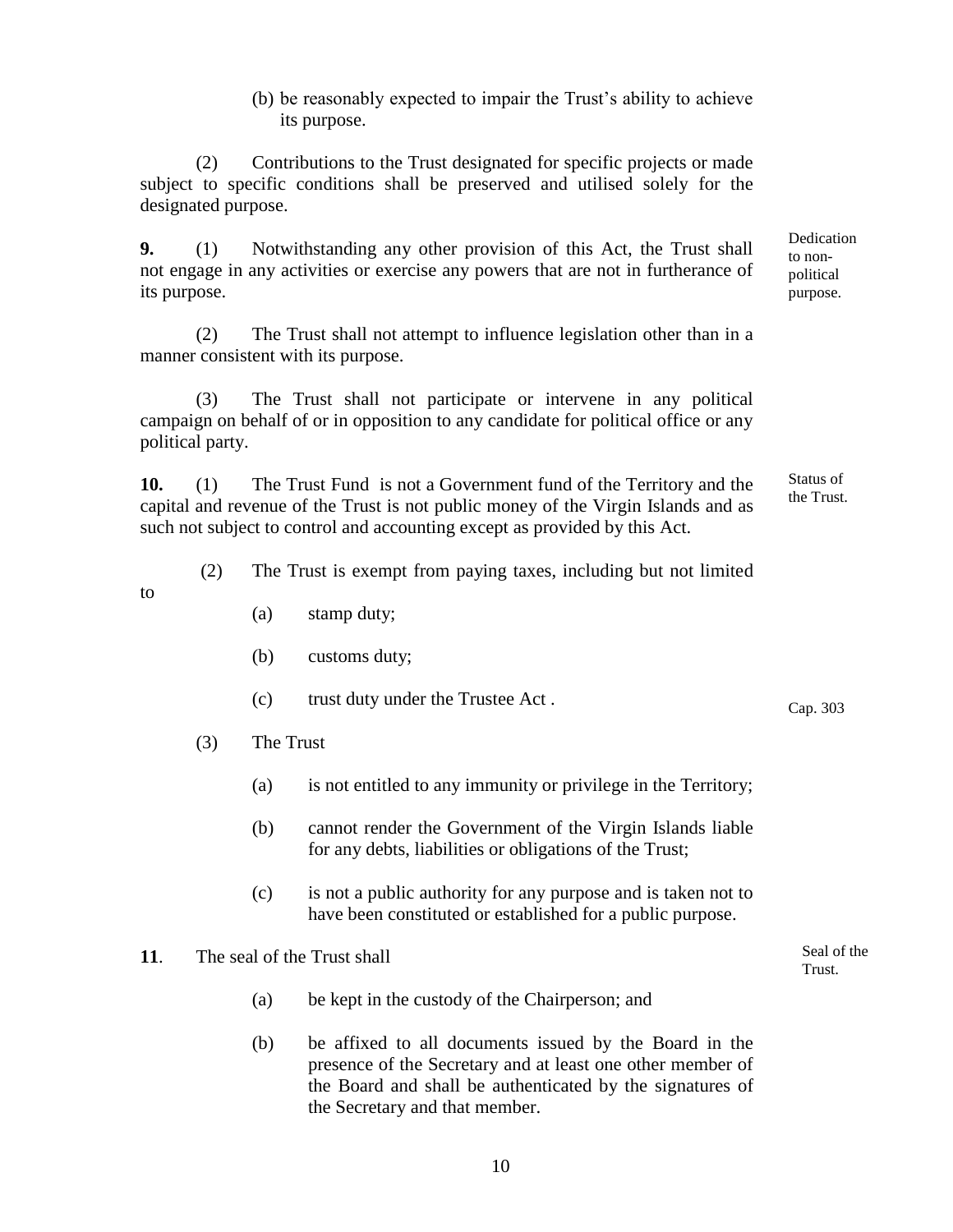#### **PART III MANAGEMENT AND ADMINISTRATION OF THE TRUST**

Establishment of the Board of Trustees.

**12.** (1) There is established by this Act a Board of Trustees of the Trust (in this Act referred to as the "Board").

- (2) The Board shall comprise the following persons:
	- (a) the Permanent Secretary of the Ministry of Natural Resources and Labour*, ex officio*;
	- (b) the Financial Secretary, *ex officio*;
	- (c) the Chief Executive Officer of the Trust or his or her designate*, ex officio*;
	- (d) six other members appointed with the approval of Cabinet, by the Minister by instrument in writing as follows:
		- (i) a private sector representative of the tourism industry;
		- (ii) a private sector representative of the financial services sector;
		- (iii) a private sector representative of any sector responsible for making contributions to the Fund, not already represented on the Board;
		- (iv) a representative from an academic or research organisation ordinarily resident in the Territory;
		- (v) a representative from a non-governmental organisation or community-based organisation ordinarily resident in the Territory; and
		- (vi) an individual ordinarily resident in the Territory, who may possess relevant knowledge, expertise or experience related to the purposes of the Act.

(3) In appointing persons under section  $(2)(d)$ , the Minister shall be satisfied that such persons have

- (a) the necessary experience and involvement in the sector for which they seek appointment;
- (b) no conflict of interest in regards to their position on the Board, including related to political affiliation;
- (c) the capacity to do one or more of the following: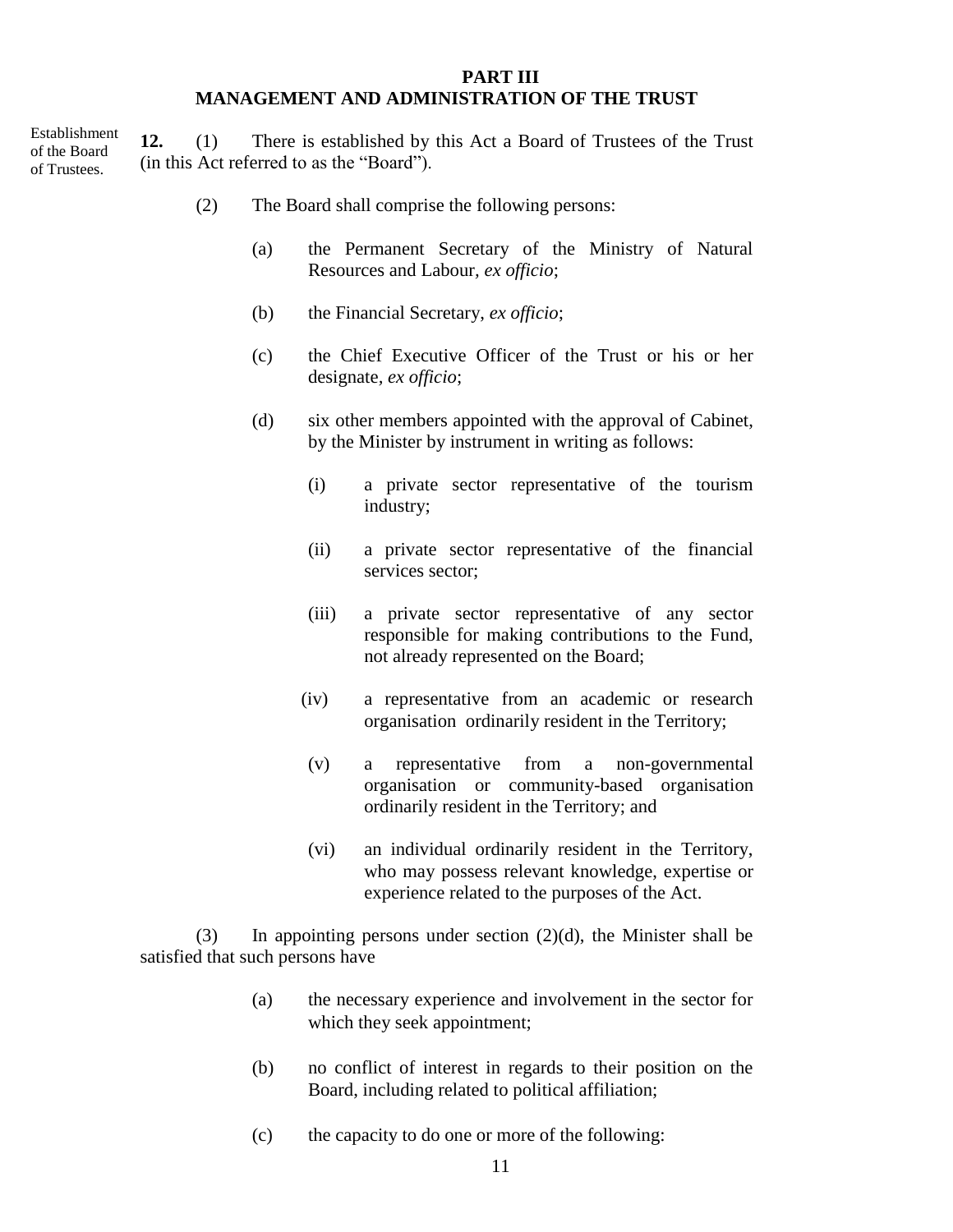- (i) attract financial support for the Trust;
- (ii) ensure effective financial management of the Trust;
- (iii) provide sound and effective decision-making leading to the attainment of identified functions of the Trust; and
- (iv) provide effective leadership and direction to the Board.

(4) The Minister shall ensure that the composition of the Board has a simple majority of persons who belong to the Virgin Islands.

(5) The Minister shall appoint a chairperson and a deputy chairperson from among the members of the Board.

(6) The Chief Executive Officer shall serve as the Secretary of the Board.

(7) Schedule 1 shall have effect in relation to the procedure for meetings of the Board. Schedule 1

**13.** (1) The Minister shall appoint the persons referred to in section 12 (2) after

Appointment of nongovernment members of the Board.

- (a) the public advertisement of the qualifications and other criteria required for eligibility to be appointed to the Board; and
- (b) affording the public the opportunity to nominate candidates for appointment to the Board.

(2) For the purposes of subsection  $(1)(a)$ , the Minister shall cause an advertisement inviting written applications and nominations of persons for appointment to the Board to be published in the *Gazette* and in at least one newspaper published and circulating throughout the Territory and the advertisement shall specify the following:

- (a) the number of non-government members to be appointed to the Board;
- (b) the particular capacity or capacities that an appointee or a nominee will be required to have, including affiliation to one of the sectors or organisations mentioned in section 12  $(2)$  (d);
- (c) the supporting documents to be provided by each applicant or nominee, which shall include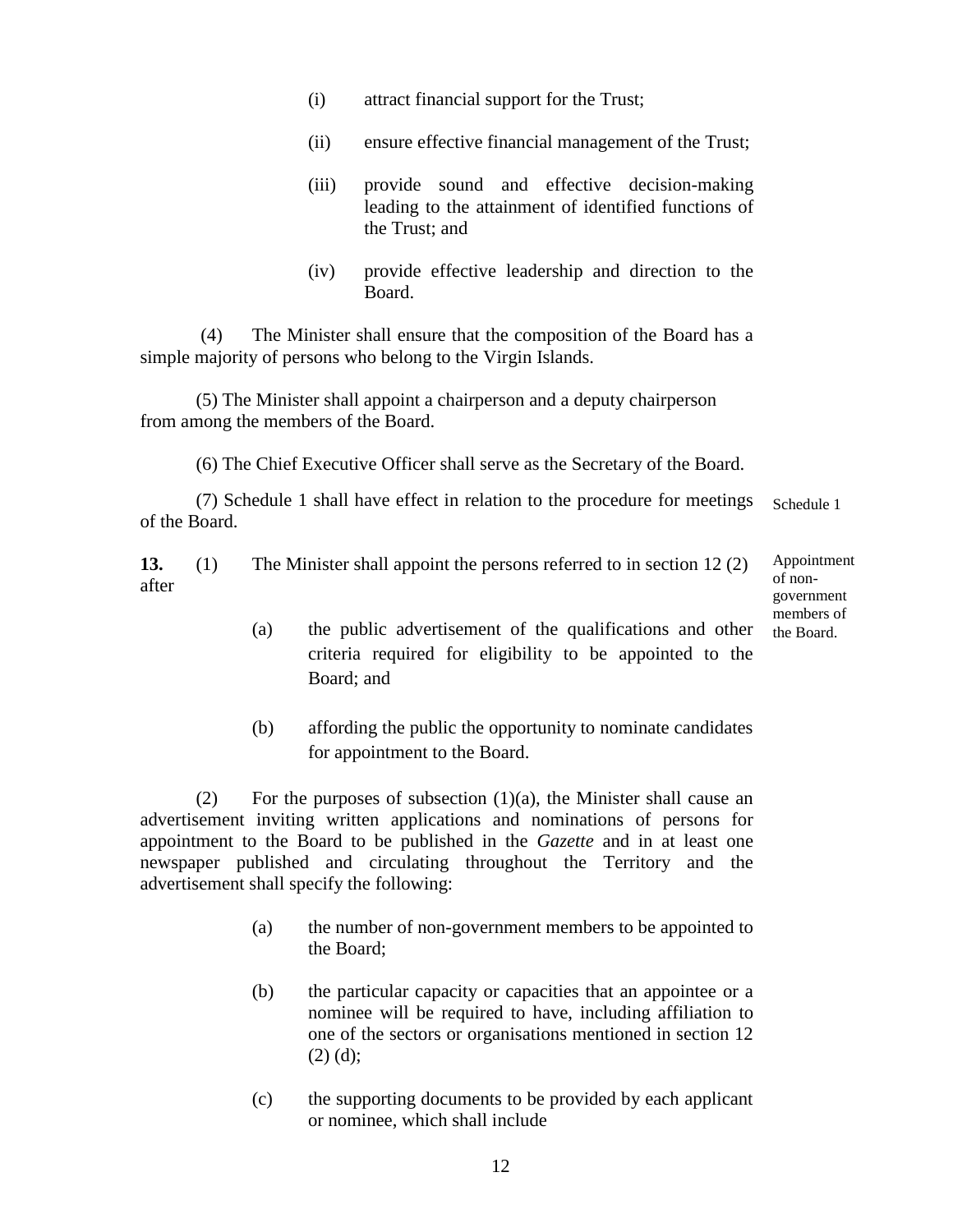- (i) three references;
- (ii) a recent police report attesting to whether the applicant or the nominee has any criminal record;
- (iii) if the applicant or the nominee is a person who belongs to the Virgin Islands, proof of their belonger status; and
- (iv) the nomination or a letter of support from a registered organisation operating in the relevant sector referred to in section 12 (2)(d);
- (d) the closing date for applications and nominations which shall be at least twenty-eight days after the date of the advertisement;
- (e) the address to which applications and nominations are to be sent; and
- (f) that nomination shall not be accepted unless the nominee's written consent to the nomination is forwarded with the nomination.

(4) After the close of the application process, the Minister shall disclose to the public the names of all applicants and the sectors that they wish to represent on the Ministry's website.

(5) Any member of the public who may wish to submit written comments to the Ministry on the suitability of any applicant or nominee may do so within a period of thirty days after applications and nominations have been closed.

**14.** (1) The Board shall have executive control and management of the affairs of the Trust, and shall exercise and perform the functions, powers and duties of the Trust on its behalf, and shall be responsible for its effective and efficient administration.

(2) The Board may appoint such committees or advisory bodies as it thinks fit on such terms and conditions as it may determine, to assist in the performance of its functions.

(3) The Board may engage consultants for the purpose of obtaining expert advice as it considers necessary in the execution of its functions.

The Board shall develop an operational manual which provides generally for the procedures which shall guide its operations and specifically for the matters set out in Schedule 2.

Functions and powers of the Board.

Schedule 2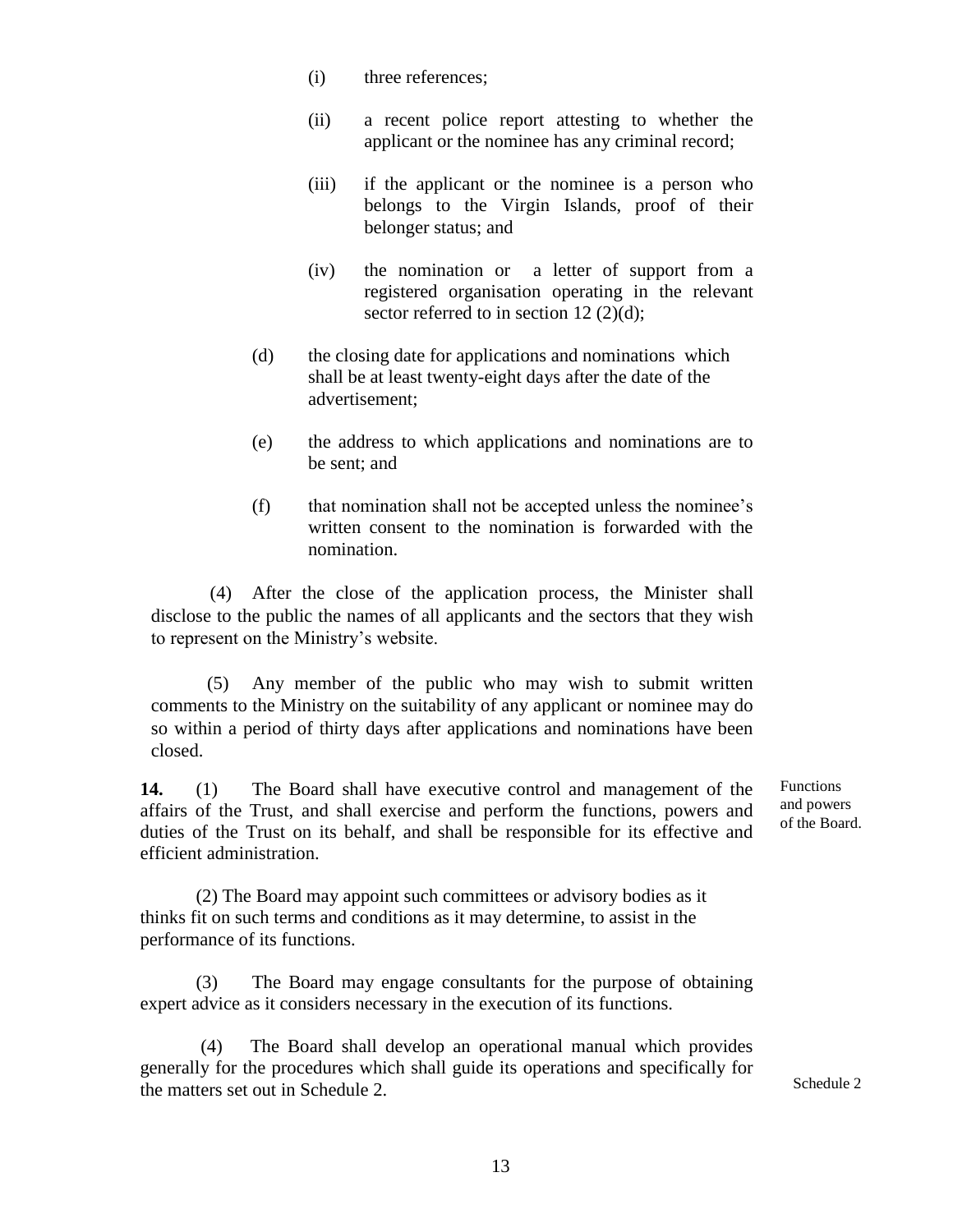(5) The Board may delegate any of its functions, other than this power of delegation, to the Chief Executive Officer or any other member of the staff of the Trust.

(6) Any act, matter or thing done in the name of, or on behalf of, the Trust by the Board is taken to have been done by the Trust.

**15.** (1) A member shall hold office for a period not exceeding three years, but is eligible for re-appointment, if otherwise qualified.

(2) Notwithstanding the provisions of subsection (1), appointment of non Government members shall be staggered to ensure that no more than two non-government representatives are re-appointed in any calendar year.

**16.** (1) A member of the Board may resign at any time by notice in writing addressed to the Minister, and such resignation becomes effective upon receipt by the Minister, unless specified to take effect at a specified date.

(2) The Minister may, with the approval of Cabinet, revoke the appointment of a member of the Board, other than a government member if the Minister is satisfied that the member

- (a) is guilty of misconduct;
- (b) failed to attend four (4) consecutive meetings of the Board, of which the member had notice except where leave was granted by the Board, or where the member is excused by the Board for having been absent from those meetings; or;
- (c) knowingly failed to notify the Board of a conflict of interest;
- (d) no longer fulfills the conditions of appointment as set forth in section 12; or
- (e) acts in a way that is detrimental to the Trust.

#### **17.** (1) The office of a member of the Board becomes vacant if the member

Vacancy in office.

- (a) dies; or
- (b) completes a term of office and is not re-appointed; or
- (c) resigns the office by giving written notice addressed to the Minister; or
- (d) is removed from office by the Minister; or
- (e) is an undischarged bankrupt or has compounded with his or her creditors; or

Resignation

Term of office.

and removal.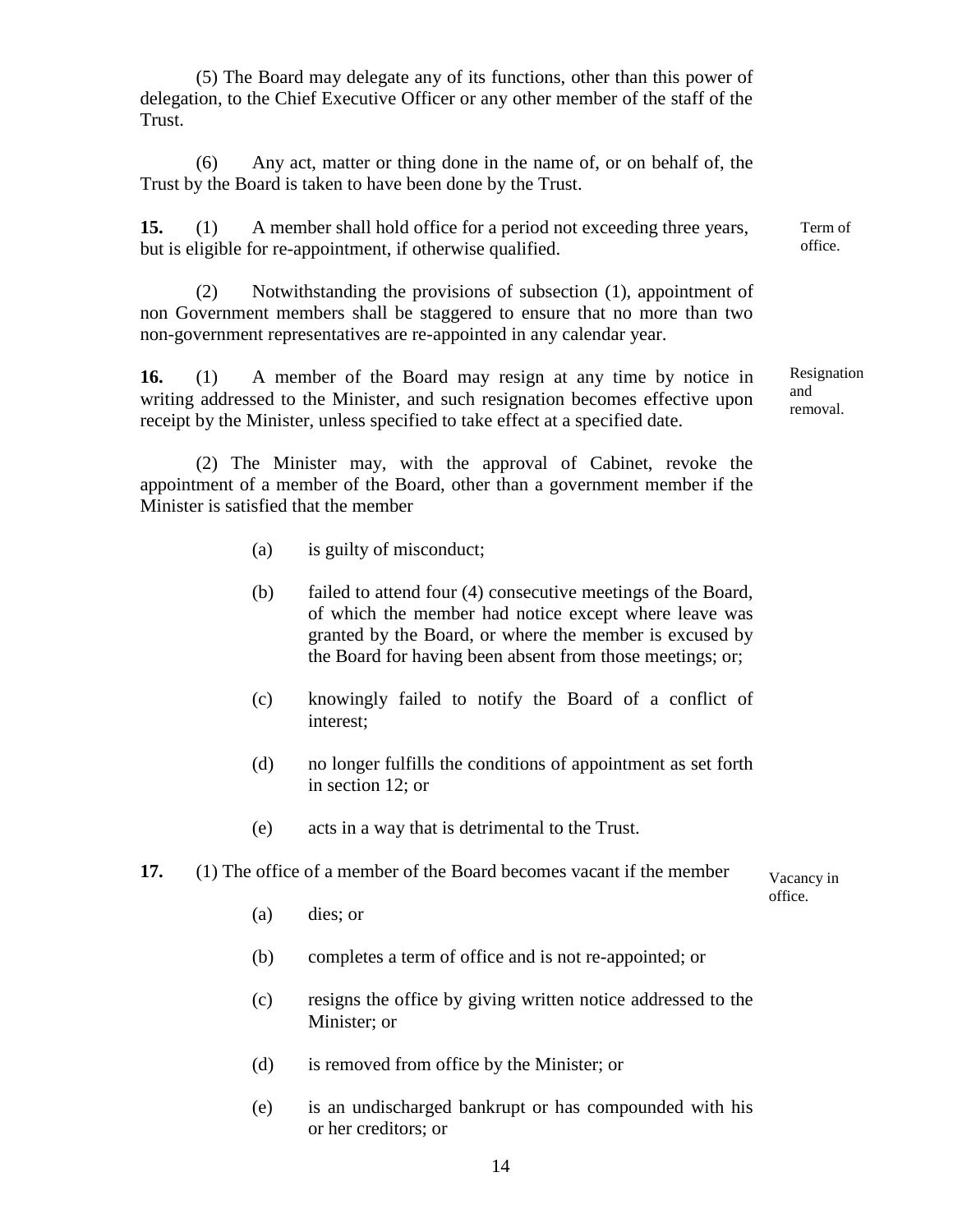- (f) has been certified by a medical practitioner to be of unsound mind; or
- (g) is convicted of an offence involving dishonesty that is punishable by imprisonment for six months or more, or is convicted of any offence that is punishable by imprisonment for twelve months or more, or is convicted in another country of an offence that, if committed in the Territory, would be an offence so punishable; or
- (h) in the case of a member referred to in section  $12$  (2) (d), ceases to be qualified for appointment.
- **18.** If any vacancy occurs in the membership of the Board such vacancy shall be filled by the appointment of another qualified person who shall hold office for the remainder of the period for which the previous member was appointed. Filling of vacancy.
- **19.** A member of the Board who is not a public officer shall be paid such remuneration as the Cabinet may determine and the payments shall be made out of the funds of the Trust. Remuneration

#### **20**. No suit shall lie against a member of the Board or a person acting under the direction of the Board for an act done in good faith in the execution of his or her functions under this Act. Immunity from suit.

**21.** The Minister shall, no later than ninety days after the commencement of this Act, call the first meeting of the Board in such manner as the Minister thinks fit. First meeting.

**22.** (1) There shall be a Secretariat for the Trust comprising a Chief Executive Officer, and such other staff as may be necessary to enable the Trust to exercise its functions. Secretariat of the Trust.

> (2) The Secretariat shall be responsible for providing administrative support to the Board, which shall include, *inter alia*:

- (a) developing the Business Plan pursuant to the requirements of section 28;
- (b) developing an operational manual in accordance with such direction as the Board may specify;
- (c) preparing an annual work plan including a cash flow management system that shall ensure timely disbursement and access to money as needed, both by the Trust and by projects and programmes supported by the Trust;
- (d) identifying a suitably qualified Asset Manager pursuant to the provisions of section 40;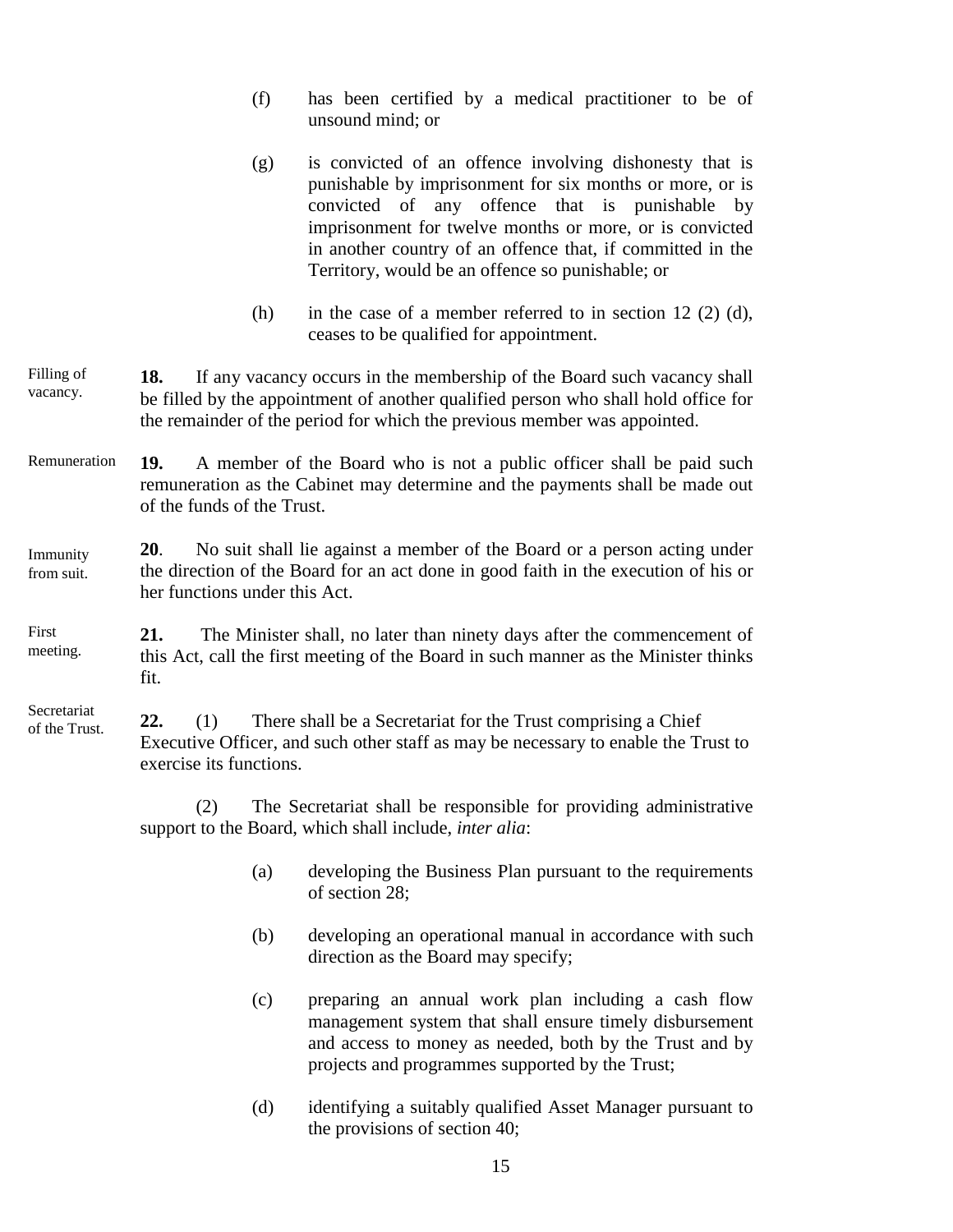- (e) receiving all applications for funding by the Trust and ensuring that all documentation is complete and accurate;
- (f) receiving and reviewing reports from persons and organisations implementing activities supported by the Trust;
- (g) ensuring that all projects and programmes are implemented in accordance with legal, technical and financial requirements of the Board;
- (h) establishing, implementing and monitoring enforcement of standards and procedures to ensure compliance with social and environmental safeguards for all activities of the Trust in accordance with the Virgin Islands Constitution Order 2007;

U.K.S.I. 2007 No. 1678

- (i) producing periodic and annual reports of the Trust;
- (j) maintaining a central public database of all past and ongoing projects and programmes funded by the Trust including information concerning their relationship to the Policy and other important project details;
- (k) maintaining a Trust Fund website to provide information on the operations and disbursements of the Trust;
- (l) monitoring, evaluating and verifying projects and programmes supported by the Trust and reporting on outcomes to the Board;
- (m) ensuring that un-coordinated duplication of activities supported by the Trust is avoided;
- (n) developing mechanisms to replicate successful projects and programmes supported by the Trust;
- (o) seeking and obtaining sources of funding for the Trust.

(3) The Board shall fix the salary, wages and other conditions of its Secretariat staff.

**23.** (1) The Board shall appoint a Chief Executive Officer on such terms and conditions as the Board may determine.

Appointment of the Chief Executive Officer and other staff.

(2) The Chief Executive Officer shall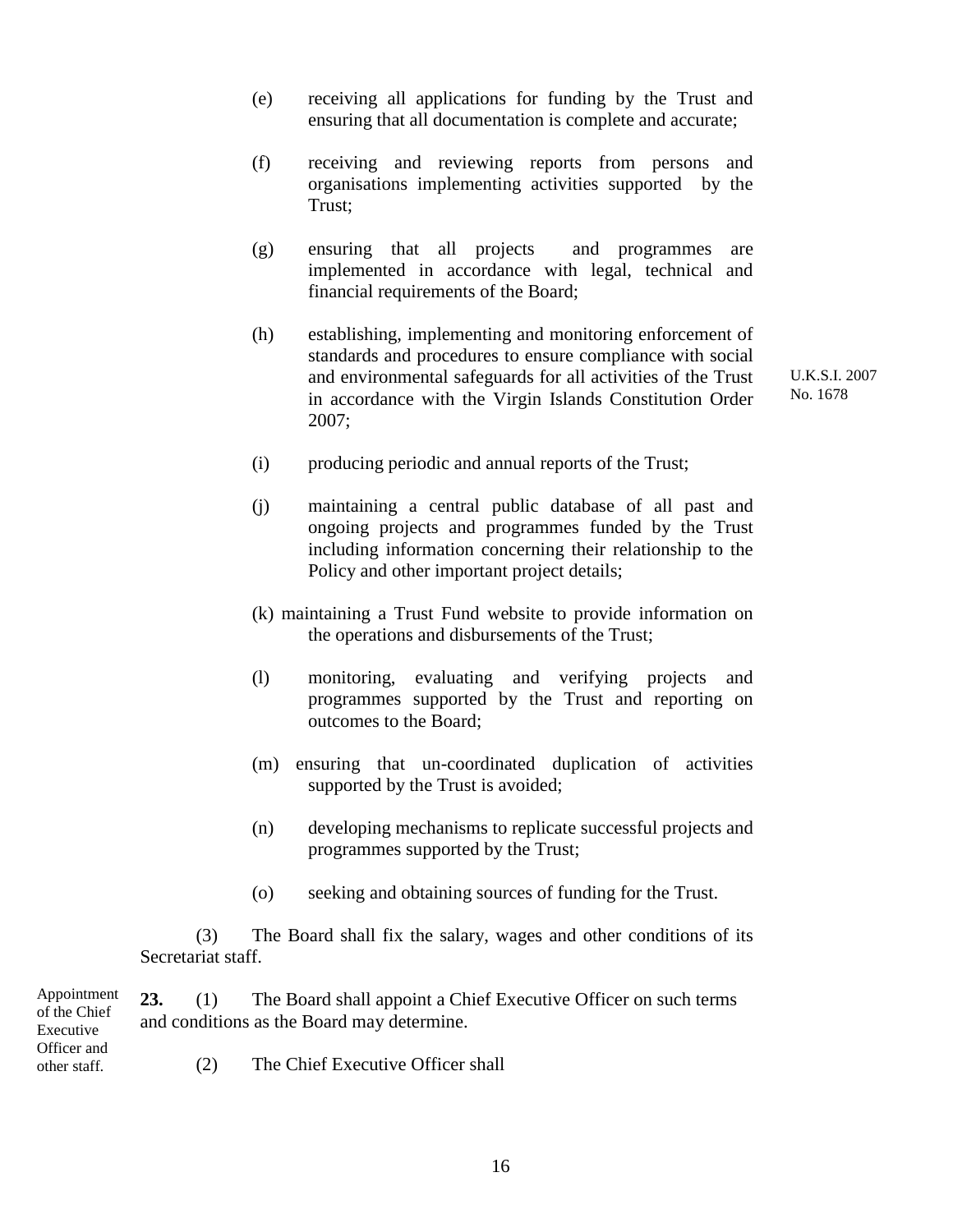- (a) be responsible for carrying on the day-to-day affairs of the Board and implementation of its strategic direction as directed by the Board;
- (b) be responsible for the economical and efficient administration of the affairs of the Trust; and
- (c) have custody of the records and books of the Trust, other than books of account;
- (d) exercise all other such authority and perform such functions as may be determined by the Board.

(3) The Board shall appoint such number of other staff as it considers necessary and proper for the administration, management and performance of the Trust.

**24.** (1) Applications for support under the Trust shall be submitted in response to periodic calls for proposals by the Trust. Application for funding.

> (2) A person who desires to receive funding from the Trust in support of a project or programme shall submit an application to the Board in the manner and form determined by the Board, accompanied by such documents as may be required.

> (3) The Board shall make final decisions on which application for funding by the Trust are to be supported taking into consideration the funding priorities of the Trust.

#### **25.** Applications for support under the Trust shall be submitted by an entity ordinarily resident in the Territory which may partner with entities that are not ordinarily resident in the Territory. Qualifying recipients.

**26.** (1) Where the Board is satisfied that an application is in order, the Board shall appoint a committee to be known as a Review Committee from among the persons specified in Schedule 3 and who possess the relevant knowledge and expertise to assess the merits of the application under consideration. Review committees. Schedule 3

> (2) The Review Committee may co-opt other expertise, as may be necessary, to satisfactorily perform its functions.

> **27.** (1) Where a matter is to be decided by a Body at a meeting, any member present at the meeting who has an interest in the matter shall, at that meeting, disclose the nature of the interest in advance of any consideration of the matter.

Disclosure of interests.

(2) Where a member discloses an interest under this section

(a) the disclosure shall be recorded in the minutes of the meeting; and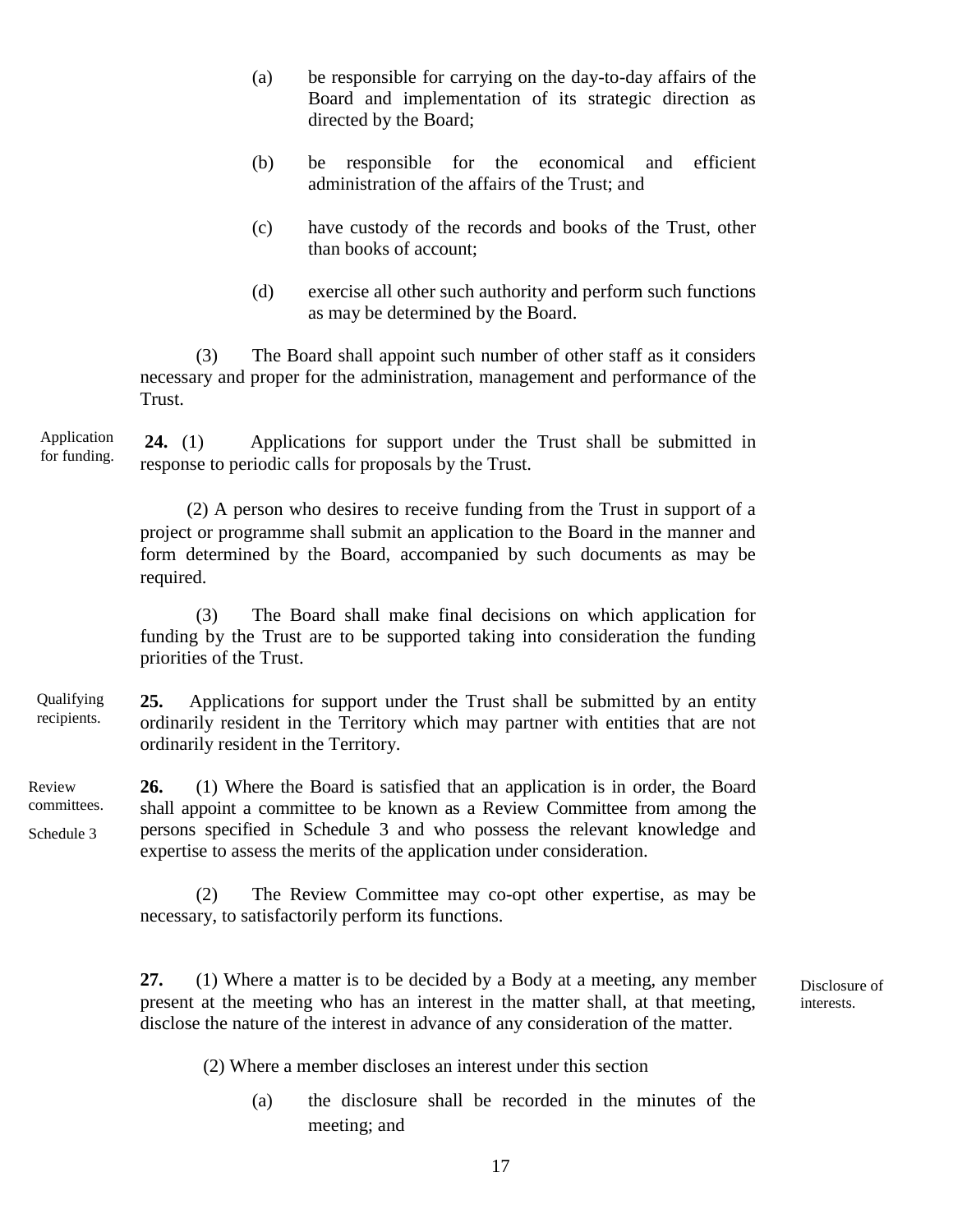- (b) the member shall not, unless that Body otherwise determines
	- (i) be present during any deliberations by that Body on that matter; or
	- (ii) take part in any decision of that Body relating to the matter.

(3) In this section "Body" means the Board or any committee or other body set up by the Board in exercise of its functions under this Act.

(4) Failure to make a disclosure under this section shall invalidate any decision concerning the matter in which the member has an interest.

## **PART IV OPERATIONS OF THE TRUST**

**28.** (1) The Board shall conduct its activities, as far as is practicable, in accordance with a business plan prepared in accordance with this Act.

(2) The Board shall, no later than one year after the commencement of the Act, prepare and deliver to the Minister a draft business plan specifying the following:

- (a) viable fundraising options for the Trust, taking into consideration options presented in the Virgin Islands Climate Change Adaptation Policy on financing options including, but not limited to, acquiring proportional access to the international aviation industry carbon levy charged to passengers departing to the Virgin Islands from European airports;
- (b) activities to be undertaken to mobilise funds for the Trust;
- (c) proposed investment policy and strategy in order to generate long-term sustainable financing for carrying out the objectives of the Fund;
- (d) projected flow of funds that will accrue to the Trust;
- (e) the strategy that the Trust proposes to adopt for the following five years to further its objectives;
- (f) the annual budget required for the following five years for the Trust to carry out its objectives;
- (g) the strategy for efficiently utilising the funds of the Trust;
- (h) the criteria that the Trust will meet when entering into funding agreements and parameters for accepting funding;

Trust to conduct activities in accordance with business plan.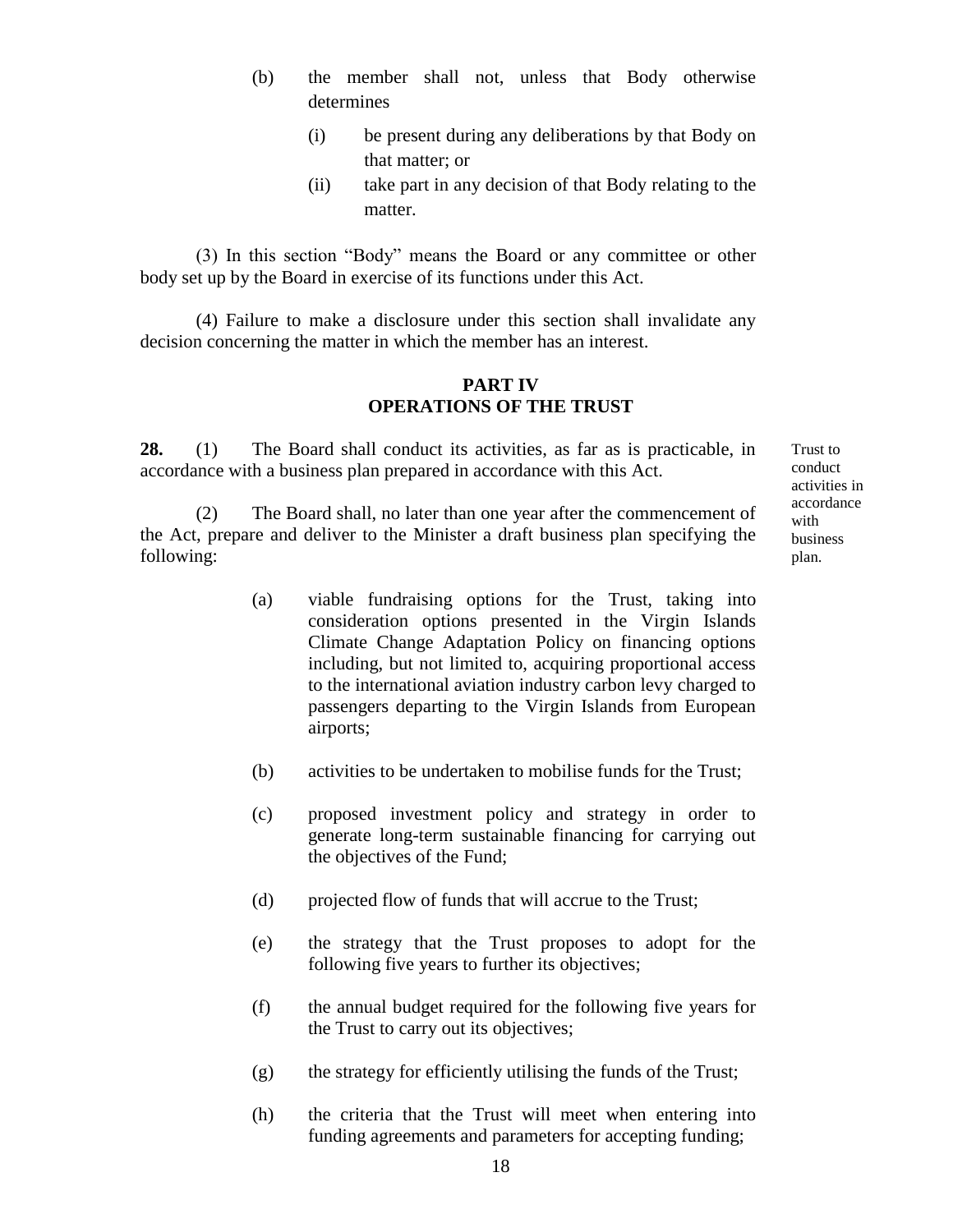- (i) the performance indicators by which the Trust's achievement of its objectives are to be measured;
- (j) the remuneration and allowances, if any, to be paid to the members of the Board, the Secretariat and the Review Committee.

(3) The Business Plan prepared pursuant to this section shall be consistent with

- (a) the evolving funding priorities based on the Virgin Islands Climate Change Adaptation Policy and any national energy policy that may be approved; and
- (b) established criteria to ensure that the funds of the Trust are effectively distributed in a coordinated approach to achieve low-carbon, climate-resilient development within the Territory.

**29.** (1) The Minister, in consultation with the Minister for Finance shall, within sixty days of receipt of the draft business plan, endorse the draft business plan if he is satisfied that it complies with the requirements of this Act or refuse to endorse the business plan. Consideration

> (2) Where the Minister refuses to endorse the business plan the Minister shall return the plan to the Trust and shall notify the Trust in writing of the refusal, giving reasons for the decision and informing the Trust that the plan may be revised and resubmitted.

> (3) Where no decision is made within sixty days of receipt of the business plan, the business plan shall be deemed to have been endorsed by the Minister, in consultation with the Minister for Finance.

**30.** The Board may amend the business plan with the approval of the Minister, acting in consultation with the Minister of Finance. Amendment of plan.

**31.** (1) The Board shall prepare a new business plan at least six months before the expiry of its existing business plan. New plan to be prepared

> (2) Nothing in this section prevents the Board from preparing new business plans at more frequent intervals than those required by subsection (1).

> (3) If a new business plan is not endorsed before the expiry of the five years to which the business plan under which the Board is conducting its activities relates, the Board shall continue to conduct its activities in accordance with the priorities and strategies specified in that plan, in so far as is practicable, until the priorities and strategies specified in the new plan are endorsed.

of business plan.

at certain intervals.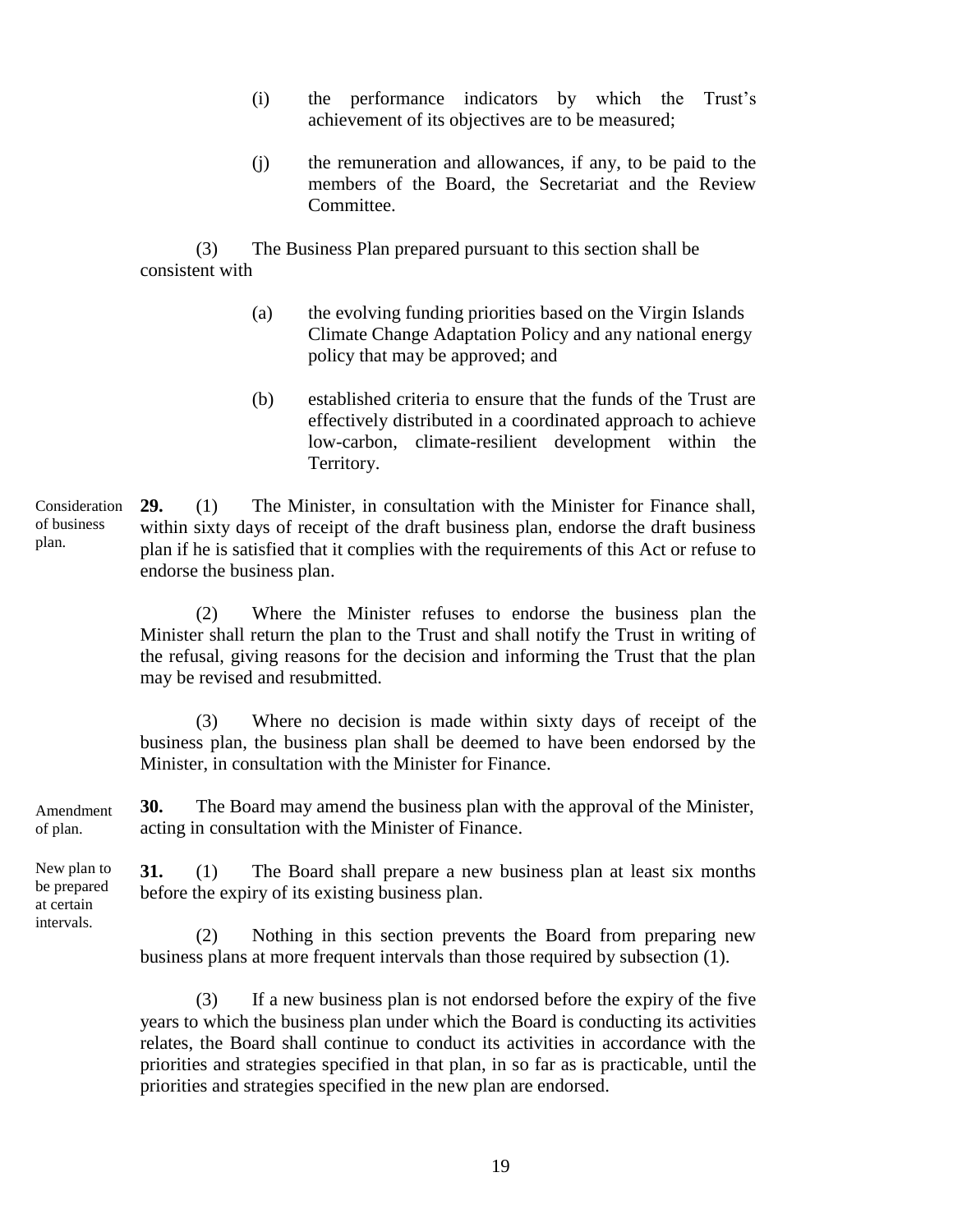#### **PART V FINANCIAL MATTERS OF THE TRUST**

Establishment of the Trust

**32.** There is established a fund to be known as the Climate Change Trust Fund, referred to in this Act as the "Fund".

**33.** (1) The funds and resources of the Trust shall comprise (a) gifts and bequests; (b) donations; (c) such monies as may be appropriated by the House of Assembly for the purposes of the Trust; (d) any fees, levies, taxes and fines that are specifically allocated to the Trust; (e) revenues from investments, proceeds from the sale, lease or transfer of tangible and intangible property, or other income derived from the assets of the Trust; (f) proceeds from services provided by the Trust; and (g) any other sources of revenue deemed appropriate by the Board. Fund. Funds and resources of the Trust.

(2) The Board may reject any gifts, bequests, or donations that may be offered to the Trust.

**34**. The financial year for the Trust shall be for the period commencing 1<sup>st</sup> July and ending  $30<sup>th</sup>$  June in each year. Financial year.

**35.** (1) The funds of the Trust shall be applied in accordance with this Act and in the payment of the following: Use of Fund monies.

- (a) expenses incurred or incidental to the administration and management of the Fund including,
	- (i) remuneration and other payments to the members of the Board, the Review Committee and any committees established pursuant to this Act;
	- (ii) salaries, remuneration, allowances, pensions, gratuities and other benefits of the staff of the Secretariat or other persons employed in or in connection with the activities carried on by the Trust;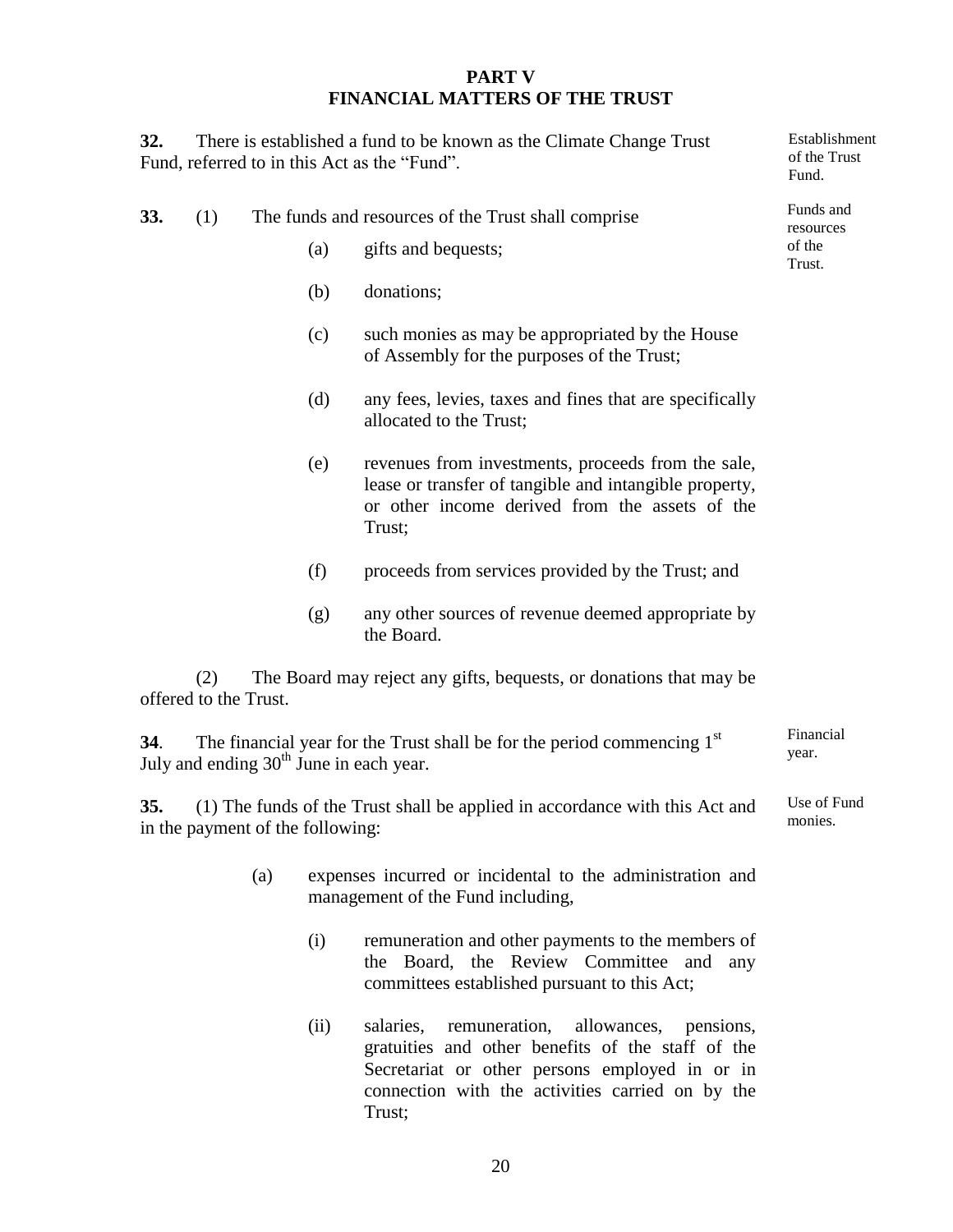(b) any other expenditure authorised by the Board and properly related to the objectives of the Trust.

(2) The Trust shall principally finance projects and programmes associated with the incremental costs of addressing climate change in order to minimise the threats and impacts of climate change.

(3) The Trust shall not be used to support the operational costs of Government, civil society or the private sector related to the implementation of the Virgin Islands Climate Change Adaptation Policy if such actions could reasonably be expected to be covered under the normal day-to-day business costs of Government, civil society or the private sector.

(4) No part of the earnings of the Trust shall inure to the benefit of any individual or political party, or be distributed to the Board, officers or other private persons except in accordance with this Act.

**36.** (1) Disbursements of funds under the Trust shall be in accordance with the following principles: Procedures

> (a) subject to paragraph (b), there shall be no overall limit on granting of funds by sector, theme or class of recipient;

- (b) unless otherwise specified by the Board during any given year, no more than fifty percent of funds disbursed in any year may be accessed by Government agencies unless qualifying proposals from other applicants do not absorb the remaining funding capacity;
- (c) awards shall be based on priorities, demand and the meeting of criteria as specified by the Board, in addition to the report of the Review Committee;
- (d) upper funding limits shall be established for any single award and these may vary by recipient and activity type;
- (e) the Trust shall not implement any project or programme that it funds.
- (2) The Trust may provide support subject to such terms and conditions it considers necessary.

**37.** (1) All monies which comprise the Trust Fund and which do not have to be used immediately to defray expenses of the Trust, shall be invested in such a manner as the Board considers fit to preserve the principal and achieve a reasonable rate of return.

Investment of Trust monies.

with respect to disbursement of funds.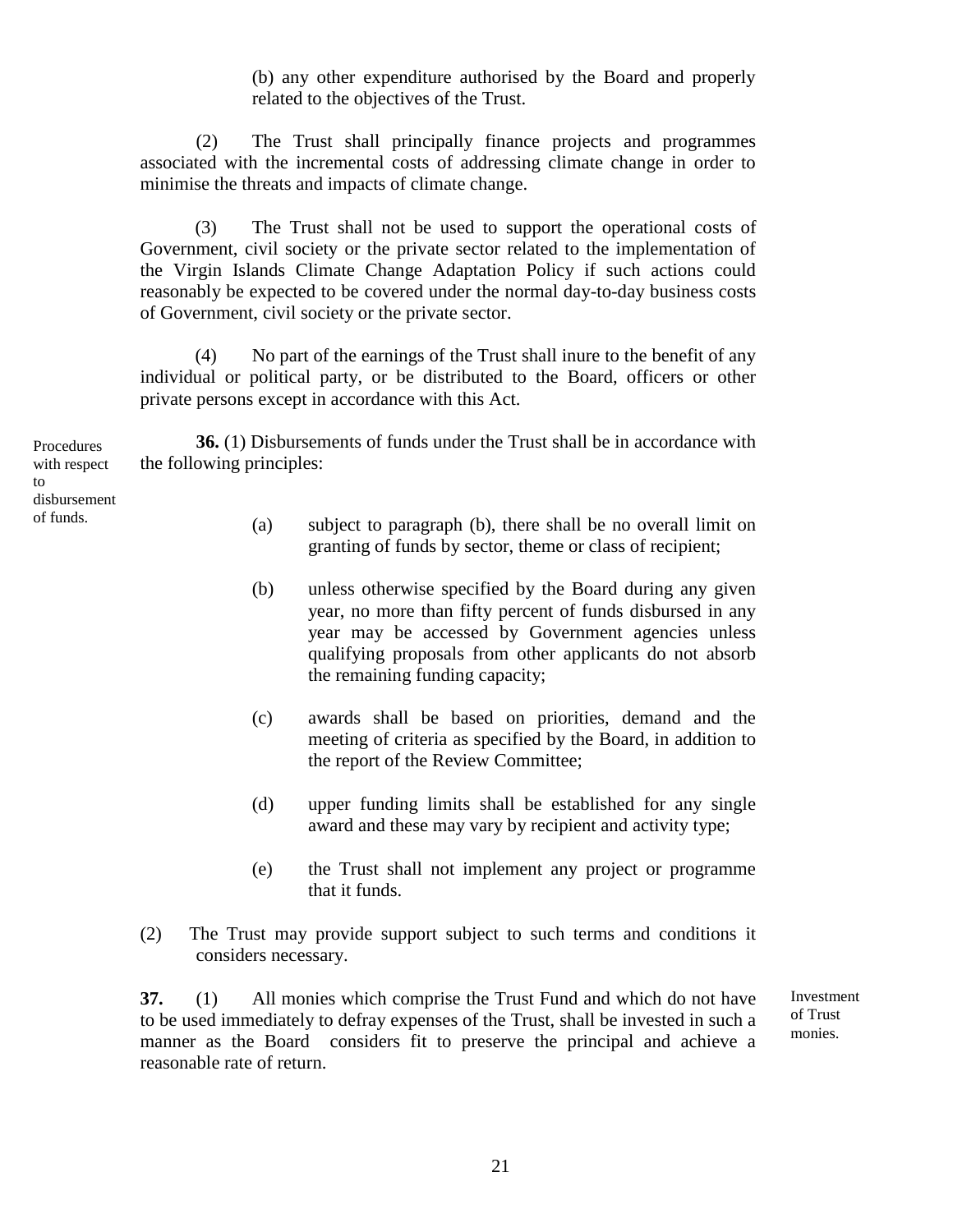(2) The Board may either directly or through authorised agents, undertake investments pursuant to subsection (1), including the buying and selling of such securities or other obligations as the Board determines to be appropriate.

**38.** (1) Subject to such general or specific conditions as the Minister for Finance may specify, the Board may borrow such money as it considers necessary to discharge its functions. Borrowing

funds.

(2) Without limiting the generality of subsection (1), the Minister for Finance may specify conditions with respect to

- (a) the amount of a loan;
- (b) the sources of borrowing; and
- (c) the terms and conditions of a loan.

(2) The Board shall not pledge the assets of the Fund as security for any loan, without the written approval of the Minister for Finance.

**39.** (1) The Board shall establish, with one or more authorised deposittaking institutions, such accounts as it thinks appropriate for the money received and expended by the Trust.

Trust to establish accounts.

- (2) There shall be paid into the account of the Trust
	- (a) all money received by or on account of the Trust;
	- (b) all money directed to be paid into the accounts of the Trust by or under this or any other Act.
	- (c) all interest received in respect of the investment of money belonging to the Trust;
	- (d) all money borrowed by or advanced to the Trust.

(3) The money in the accounts of the Trust may, subject to the terms of any trust or condition affecting that money or any part of it, be applied for any one or more of the following purposes:

- (a) providing the remuneration of the members of the Board, the Secretariat and other staff of the Trust;
- (b) covering the administrative expenses and operating costs of the Trust;
- (c) discharging the liabilities incurred by the Trust in the exercise of its functions, including the provision of grants;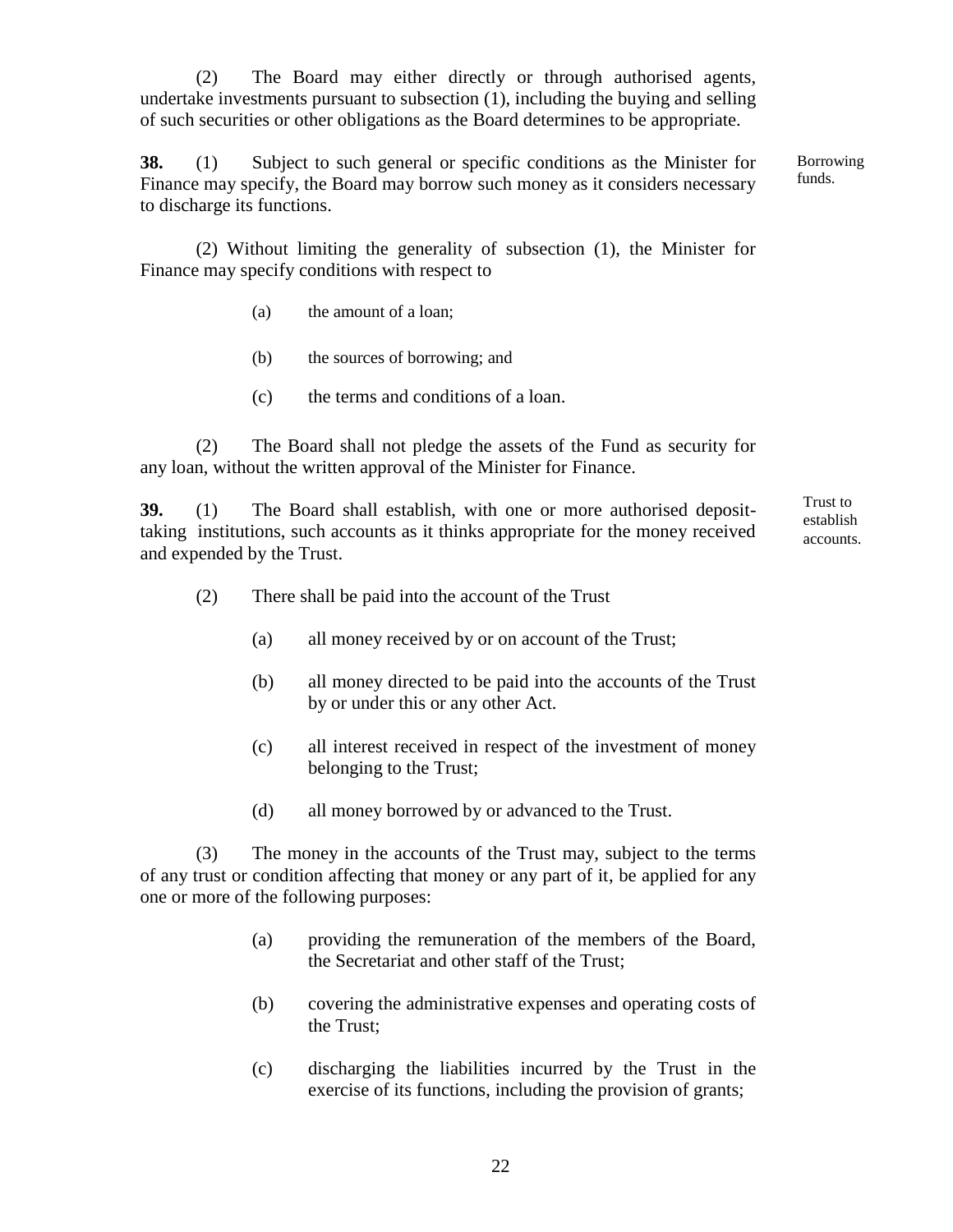(d) any other purpose authorised by or under this or any other Act.

(4) No monies shall be paid out of the Trust's accounts except with the authority, and in accordance with any general or special directions, of the Board.

(5) The bank accounts of the Trust shall be subject to inspection by the Board.

**40.** (1) The Board shall appoint an internationally recognised Asset Manager to invest and manage the assets of the Trust. Asset management.

> (2) The Asset Manager shall be selected through a transparent and competitive public tender process from a list of qualified financial management individuals or organisations.

> (3) The contract with the Asset Manager shall be for a term of no more than five years, but may be renewed subject to satisfactory performance as determined through an independent performance review commissioned by the Board.

> (4) The Board shall pay the Asset Manager a management fee of no more than two percent of the value of the assets of the Trust under management by the Asset Manager.

> (5) The Asset Manager shall oversee the investment of the Trust's assets and other financial activities as directed by the Board, including receiving and disbursing funds of the Trust, maintaining financial records, development and implementation of an investment strategy for funds of the Trust, financial reporting, fund management and provision of an overdraft or short term loan facility to cover cash flow needs, subject to the orders of the Board.

> (6) The Asset Manager shall keep all funds of the Trust on deposit with banks or trust companies approved by the Board.

(7) The Asset Manager shall submit reports to the Board upon request.

(8) All accounts associated with the management of the Trust Fund shall be open at all times to the inspection of the Board.

(9) With approval of the Board, the Asset Manager may delegate certain functions of his or her office to employees of the Board, but he or she shall continue to be responsible for the proper performance of such functions.

**41.** (1) The Board shall keep proper accounts of all sums of money received and expended or invested in any form by the Board and of the matters in respect of which such receipts, expenditures or investments take place and the assets and liabilities of the Trust.

**Accounts** and audit.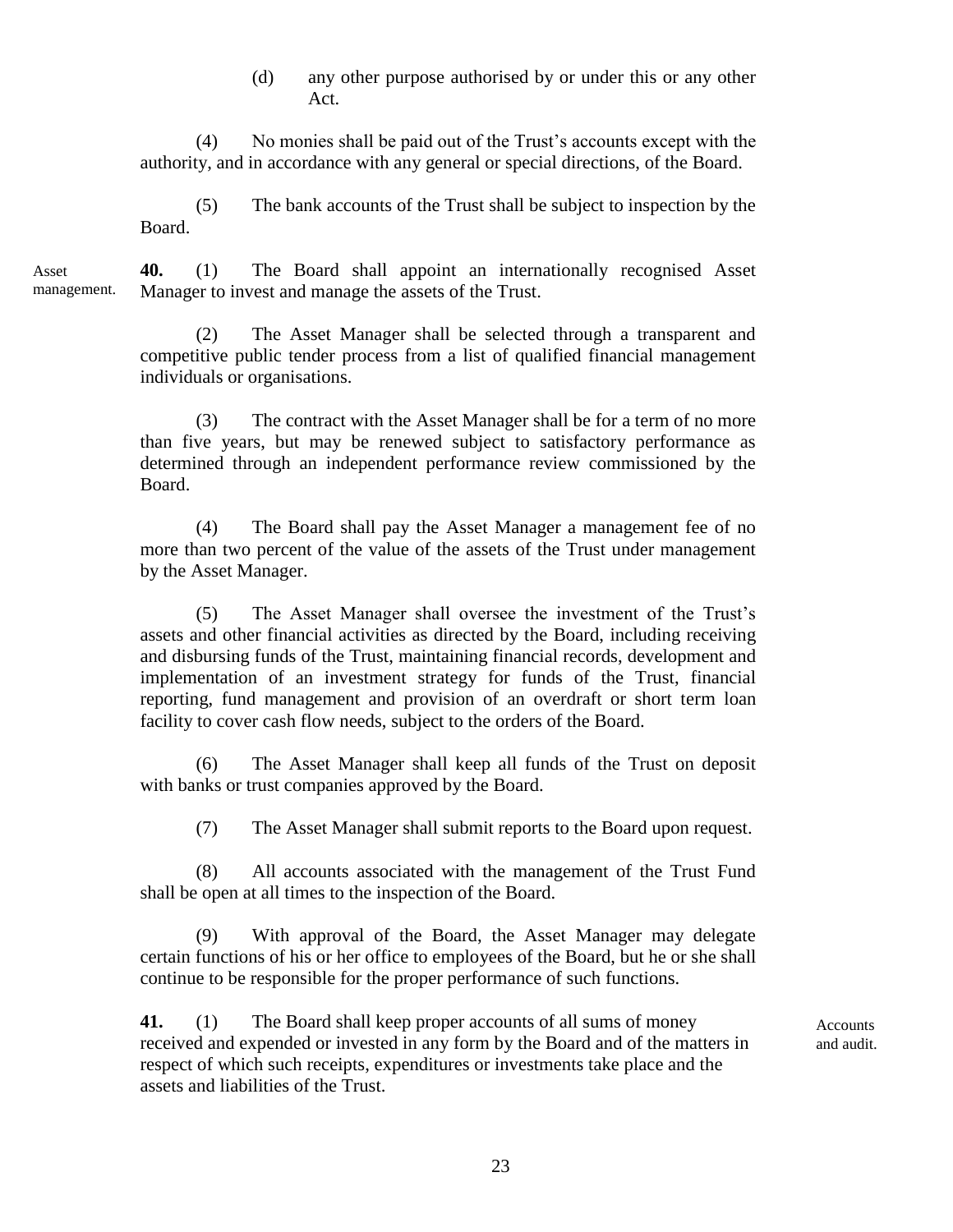(2) The accounts of the Trust shall be subject to inspection by the Board, the Minister, and the Minister of Finance, subject to reasonable restrictions which may be provided in the operational manual.

(3) The Board shall prepare or cause to be prepared quarterly financial statements which the Trust shall transmit to the Minister, the Minister of Finance and any interested party.

(4) The Board shall appoint an independent external auditor of internationally recognised standing and competence, approved by the Minister of Finance, to audit the financial accounts of the Trust annually.

(5) The Auditor appointed pursuant to subsection (4) shall verify the Trust's balance sheet and other financial accounts for each fiscal year and shall prepare a comprehensive, detailed written report in accordance with international standards for auditing.

(6) The Board shall make the Auditor's completed annual report publicly available and provide a copy of such report to the Minister and the Minister of Finance.

**42.** The Board shall, not later than the first day of April in each year, prepare in such form as the Minister and the Minister of Finance may direct, a budget for the next fiscal year which sets forth

- (a) projected revenue of the Trust from all sources;
- (b) costs for Trust administration; and
- (c) costs of grants and other financial commitments to projects consistent with the Trust's purpose.

**43.** (1) Until completion of the Trust's first twelve month fiscal year, the Trust may use up to twenty percent (20%) of its annual budget for administrative expenses as determined by the Business Plan.

(2) In the Trust's second twelve month fiscal year, and in each fiscal year thereafter, the Trust shall use no more than fifteen percent (15%) of its annual budget to pay for administrative expenses as determined by the Business Plan.

**44.** Any fee or other money due to the Trust may be recovered by the Trust as a debt in a court of competent jurisdiction. Recovery of money by Trust.

#### **PART VI MISCELLANEOUS**

**45.** (1) As soon as practicable after the 30 June in each year, and in any event no later than the last business day in October of each year, the Trust shall Annual report.

Annual budget.

Limits on administrative expenses.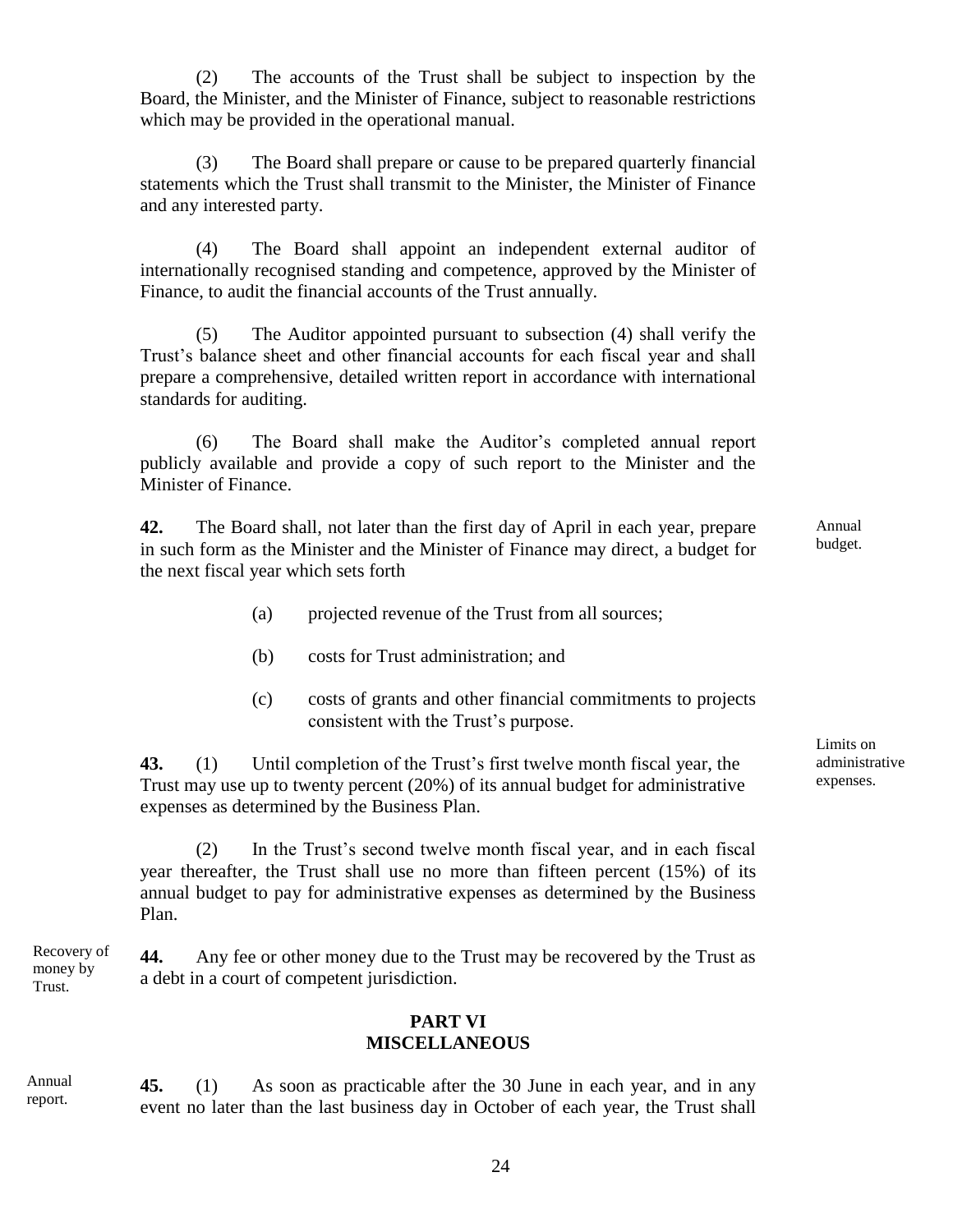prepare and deliver to the Minister and the Minister of Finance a report of the activities of the Trust during the financial year.

(2) The report prepared pursuant to subsection (1) shall include copies of the audited financial statements and accounts of the Trust for the financial year to which the report relates and the auditor's report on the statements and accounts prepared by the auditor.

(3) The Minister shall forward the report delivered pursuant to subsection (1) to Cabinet for consideration and as soon as practicable thereafter cause a copy to be laid before the House of Assembly.

(5) The first report prepared pursuant to this section shall contain a report on the activities of the Trust from the date of commencement of this Act to the end of the first fiscal year immediately following that date.

**46.** (1) The Board may, by resolution, voluntarily dissolve the Trust in the following circumstances only: **Dissolution** of the

- (a) in the event of bankruptcy of the Trust;
- (b) if the Trust's tax-exempt status provided for in section 9 is revoked; or
- (c) if it has become impracticable to achieve the objectives of the Trust.

(2) Where the Trust is dissolved pursuant to subsection (1), the assets of the Trust shall be distributed to any organisation which has as its purpose a charitable, educational or scientific purpose for the benefit of the public that is substantially similar to that of the Trust.

(3) For the purposes of subsection (2), the assets of the Trust shall not be distributed to any organisation that is affiliated with any government, Ministry or government agency.

**47.** (1) The Minister shall periodically review this Act to determine whether the policy objectives of the Act remain valid and whether the terms of the Act remain appropriate for securing those objectives.

(2) The review shall be undertaken as soon as possible after a period of five years from the commencement of this Act.

(3) The Minister shall within twelve months after the end of the period of five years referred to in subsection (2) table the report of the review of the Act.

**48.** The Minister may, on the advice of the Board, amend the schedule by Order published in the *Gazette*.

Power to amend the schedule.

Review of Act.

Trust.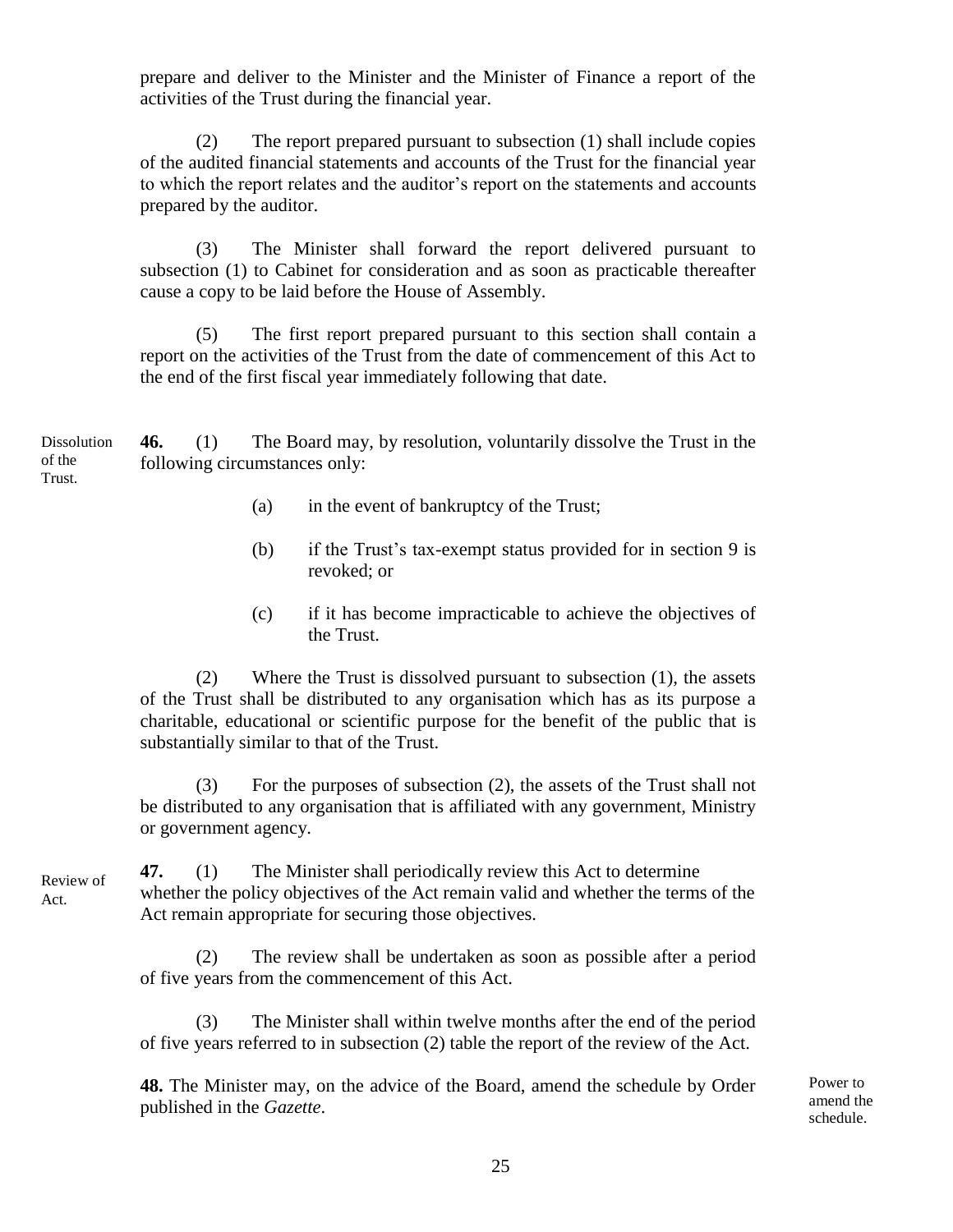Regulations.

**49.** (1) The Minister, in consultation with the Minister of Finance, may make regulations, not inconsistent with this Act, for or with respect to any matter that by this Act is required or permitted to be prescribed or that is necessary or convenient to be prescribed for carrying out or giving effect to this Act.

(2) Without limiting the generality of subsection (1), regulations may be provide for

- (a) the guidelines and criteria for applications for funding;
- (b) the levies and charges to be paid with respect to climate change issues, including charges to offset energy use;
- (c) the investment of fund monies;
- (d) to provide for the winding up of the Trust
- (e) prescribing anything that is required to be prescribed by this Act.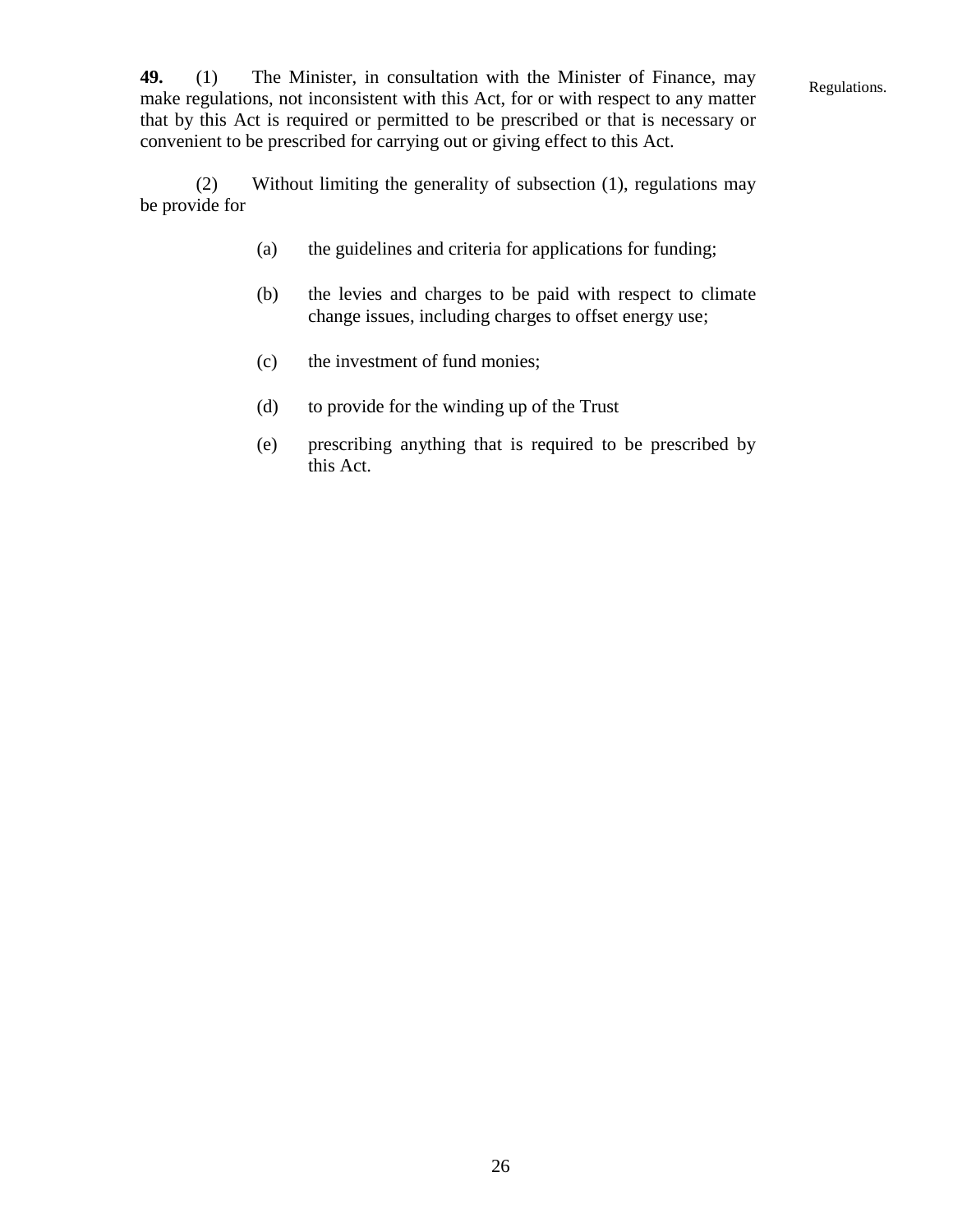#### **SCHEDULE 1**

#### **MEETINGS OF THE BOARD**

| Meetings | 1. The Board shall meet at least once in every quarter for the transaction of   |
|----------|---------------------------------------------------------------------------------|
| of the   | its business and such meeting shall be held at a time and a place the Board may |
| Board.   | determine.                                                                      |

**2.** At every meeting of the Board, the Chairperson shall preside and in his or her absence the deputy chairperson shall preside.

**3.** (1) The quorum for a meeting of the Board is five members, of whom one shall be a government representative.

 (2) If a quorum is not present within one (1) hour from the time appointed for the Meeting, or during a Meeting a quorum ceases to be present, the Meeting shall be adjourned to such time and place as the Members of the Board shall determine.

**4.** The decisions of the Board shall be by a majority of the votes of the members present and voting and in the event of a tie the chairperson shall together have the casting vote.

**5.** (1) Notice of any meeting of the Board shall be given to each member of the Board at least ten (10) working days before such meeting is to be held. Notice of meetings.

> (2) A notice issued pursuant to subsection (1) shall be sent to each member of the Board at her or his residential address or usual place of business, and shall be given by mail, telefax or electronic mail.

> (3) Every notice issued pursuant to this section shall state the time and place of the meeting and the business to be transacted or the purpose of the meeting.

Extraordinary meetings of the Board.

- **6.** (1) The Board may, if it thinks fit, transact any of its business
	- (a) by the circulation of papers among all the members of the Board for the time being; or
	- (b) by telephone, closed-circuit television, video-conferencing or other means with all or some of its members,

and a resolution in writing by a majority of those members is taken to be a decision of the Board.

(3) For the purposes of this section the Chairperson and each member shall have the same voting rights as they have at an ordinary meeting of the Board.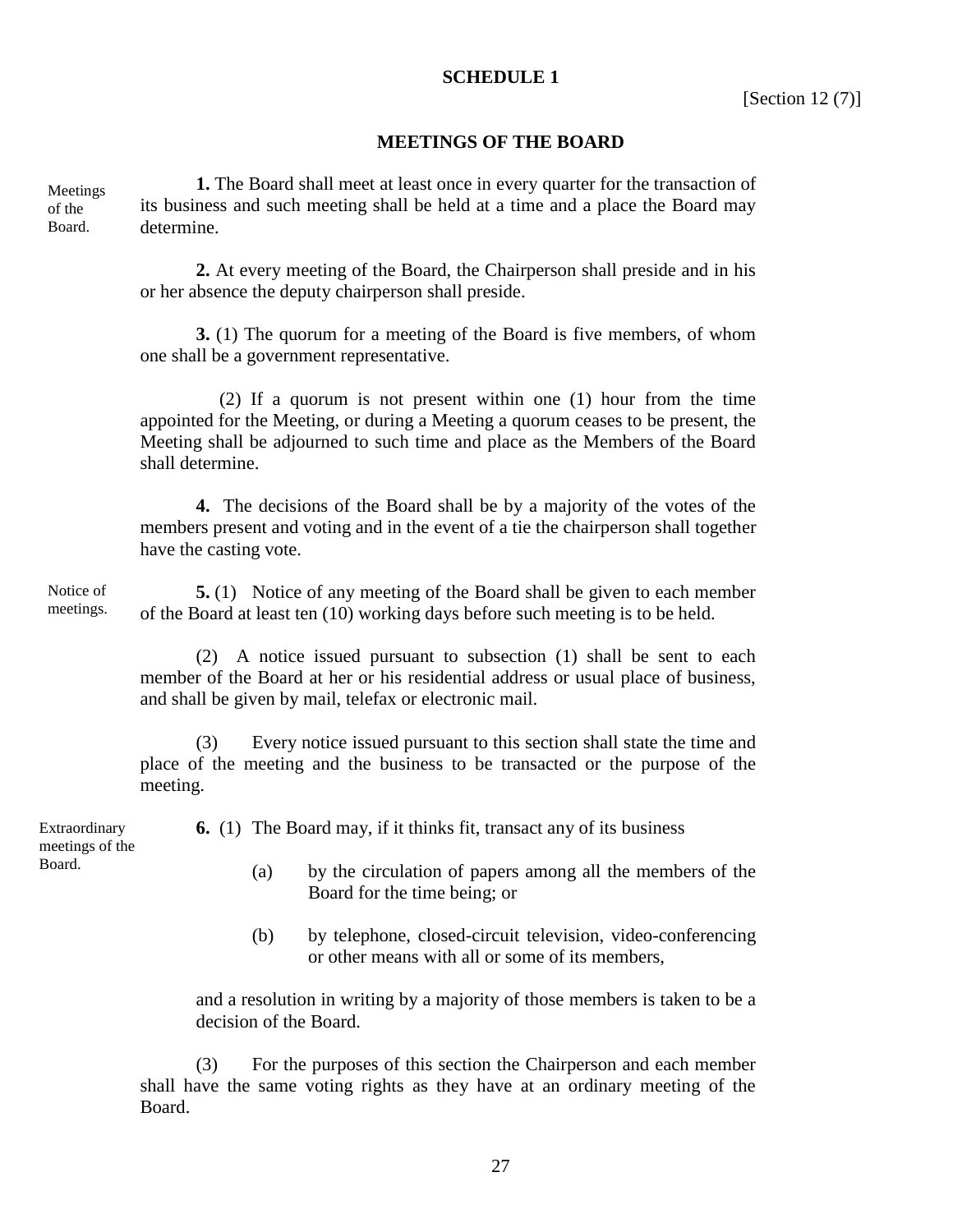(4) A resolution approved under subsection (1) shall be recorded in the minutes of the meetings of the Board.

(5) For the purposes of subsection (1), the Board may circulate papers among the members in hard copy, by facsimile or other electronic transmission of the information in the papers concerned.

(6) Service of any document on a Chairperson of the Board, or the Chief Executive Officer shall be deemed to be service on the Trust.

**9.** The names of all members of the Board as first constituted and any change in the membership thereof shall be published in the *Gazette.*

**10.** Subject to the provisions of this Act the Board may regulate its own proceedings.

Publication of membership.

Regulating proceedings.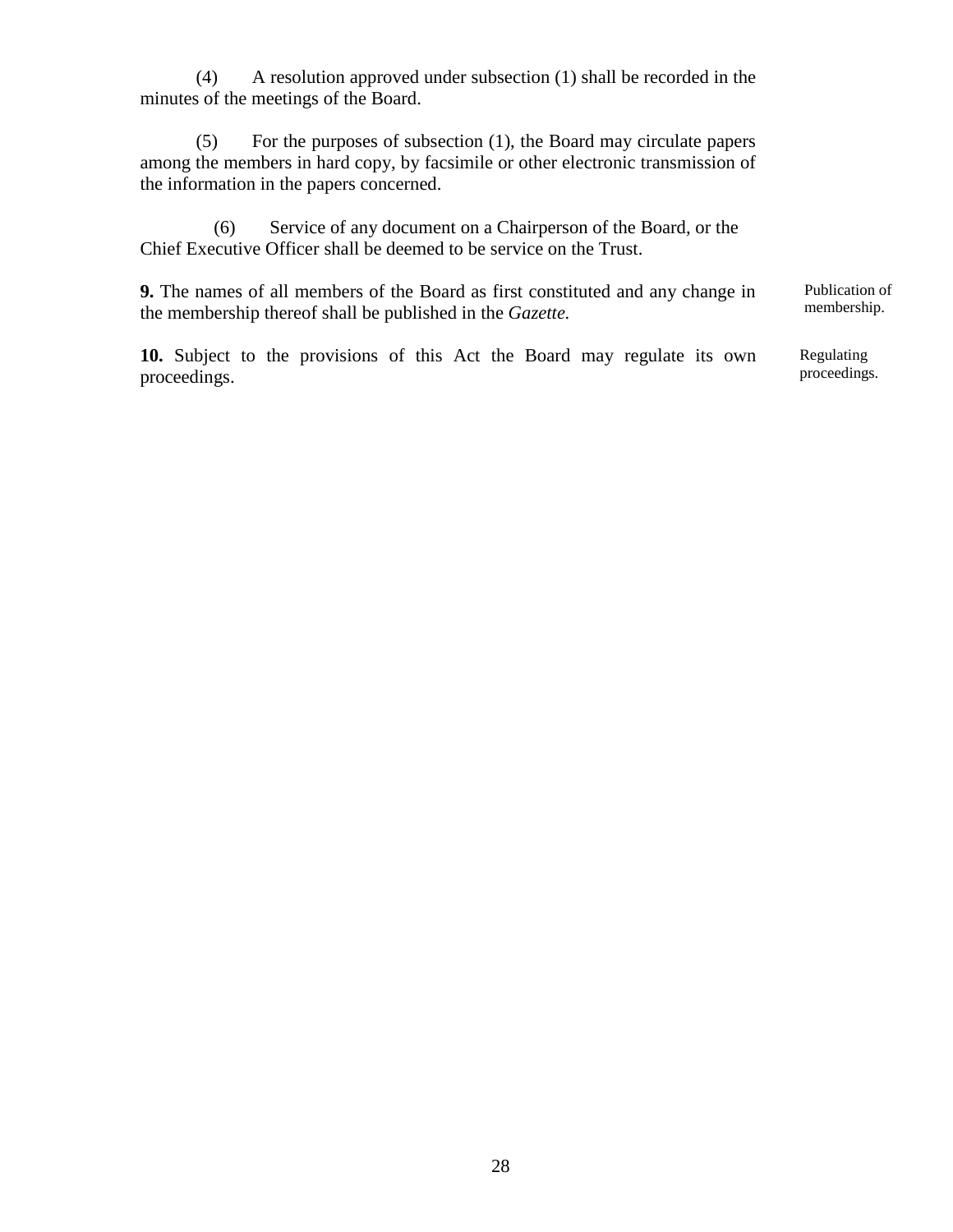#### **SCHEDULE 2**

## **MATTERS TO BE PROVIDED FOR IN OPERATIONAL MANUAL**

- 1. The administration of the Trust, with particular emphasis on
	- (a) the proposed organisational structure of the Trust;
	- (b) the terms of reference for the Board, the Secretariat and the Review Committee;
	- (c) office management and administrative requirements for the Trust;
	- (d) procedures for record keeping and the management of information, including the management of confidential information and information to be accessed by the public;
	- (e) operational safeguards and procedures to monitor, evaluate and verify that the operations of the Trust achieve its stated objectives;
	- (f) procedures to evaluate the effectiveness of the governance structures and funding operations of the Trust;
	- (g) management of promotional activities;
	- (h) requirements for an annual work plan to achieve the objectives of the Trust.
- 2. The framework for fiduciary management with particular emphasis on the
	- (a) qualifications and terms of reference for the asset manager;
	- (b) procedures for asset manager performance evaluations;
	- (c) process for tracking funds with the asset manager;
	- (d) process for notifying the asset manager of the timing of transfers of investment proceeds;
	- (e) parameters for investment of funds;
	- (f) instructions for the Asset Manager on allocating of funds and new capital to benefit specific Trust endowments;
	- (g) cash flow management system that shall ensure timely disbursement and access to money as needed, both by the Trust and by projects supported by the Trust;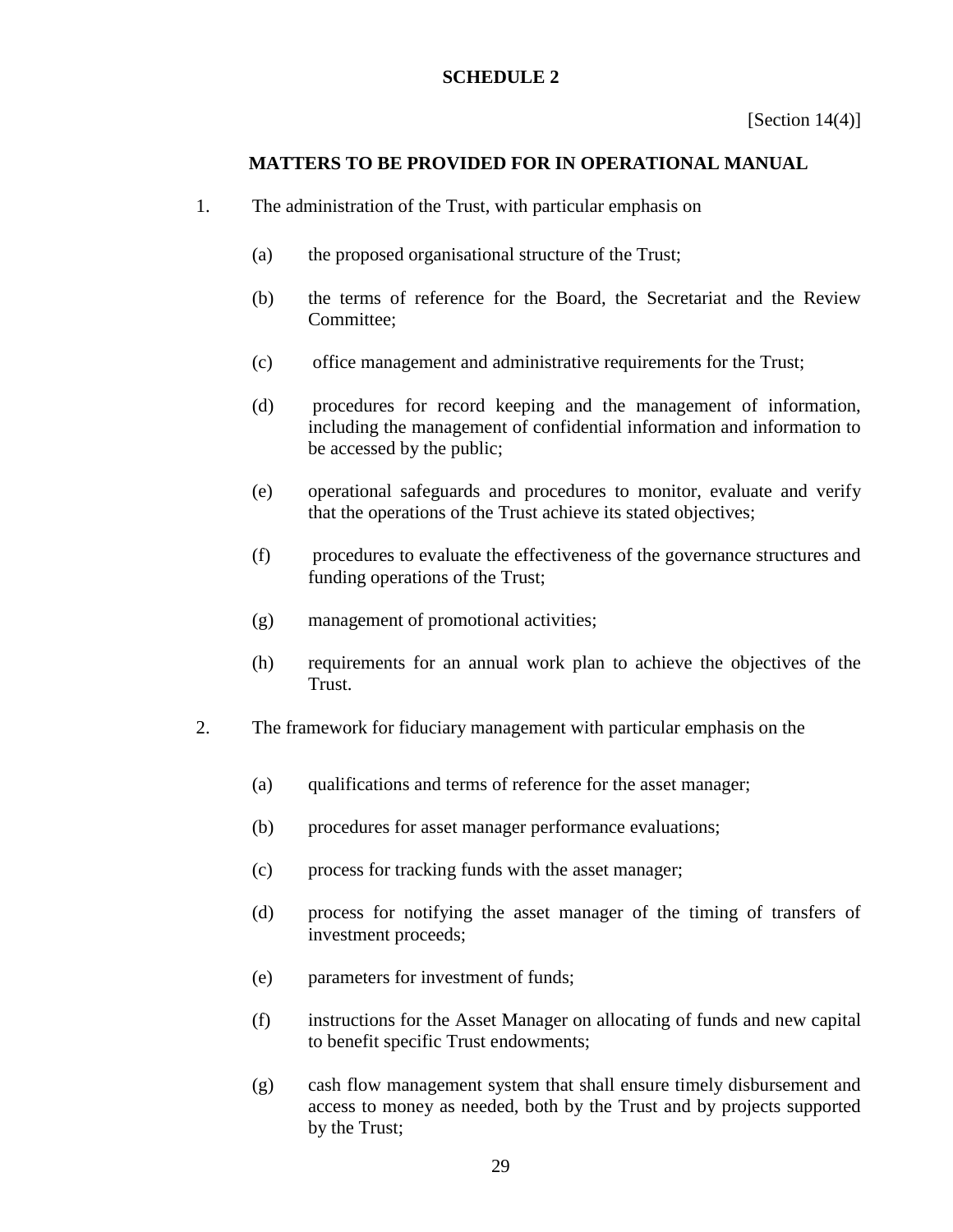- (h) book-keeping and accounts management procedures;
- (i) procedures for management of fund transfers;
- (j) procedures for financial reporting including reports of investment returns
- (k) procedures for procurements of goods and services;
- (l) results based and performance based disbursement process;
- (m) internal and external audit procedures;
- (n) terms of reference for auditors;
- 3. The procedures and guidelines for grants including
	- (a) procedures for coordination and review of annual funding requests;
	- (b) reporting process for grant recipients;
	- (c) operational guidelines concerning what may be considered as incremental costs, operational costs and normal day-to-day business costs, when considering applications for funding by the Trust;
	- (d) procedures establishing calls for proposals (including their frequency and timing) for priority climate change adaptation and climate change mitigation actions, which may be revised annually, for funding by the Trust as determined by the Climate Change Committee in their Strategy and Implementation Plan;
	- (e) operational procedures and application forms for applying for support from the Trust;
	- (f) guidelines and criteria for considering and approving applications for funding support by the Trust, including guidelines concerning the amount to be dedicated to management fees by any applicant;
	- (g) eligibility criteria for entities ordinarily resident in the Territory submitting applications that may receive funding support from the Trust;
	- (h) procedures whereby the Trust can actively support capacity building in the non-governmental sector in particular capacity building support to small non-governmental organisations through a small grant not exceeding ten thousand dollars in order that they may subsequently meet eligibility criteria to receive funding support from the Trust.